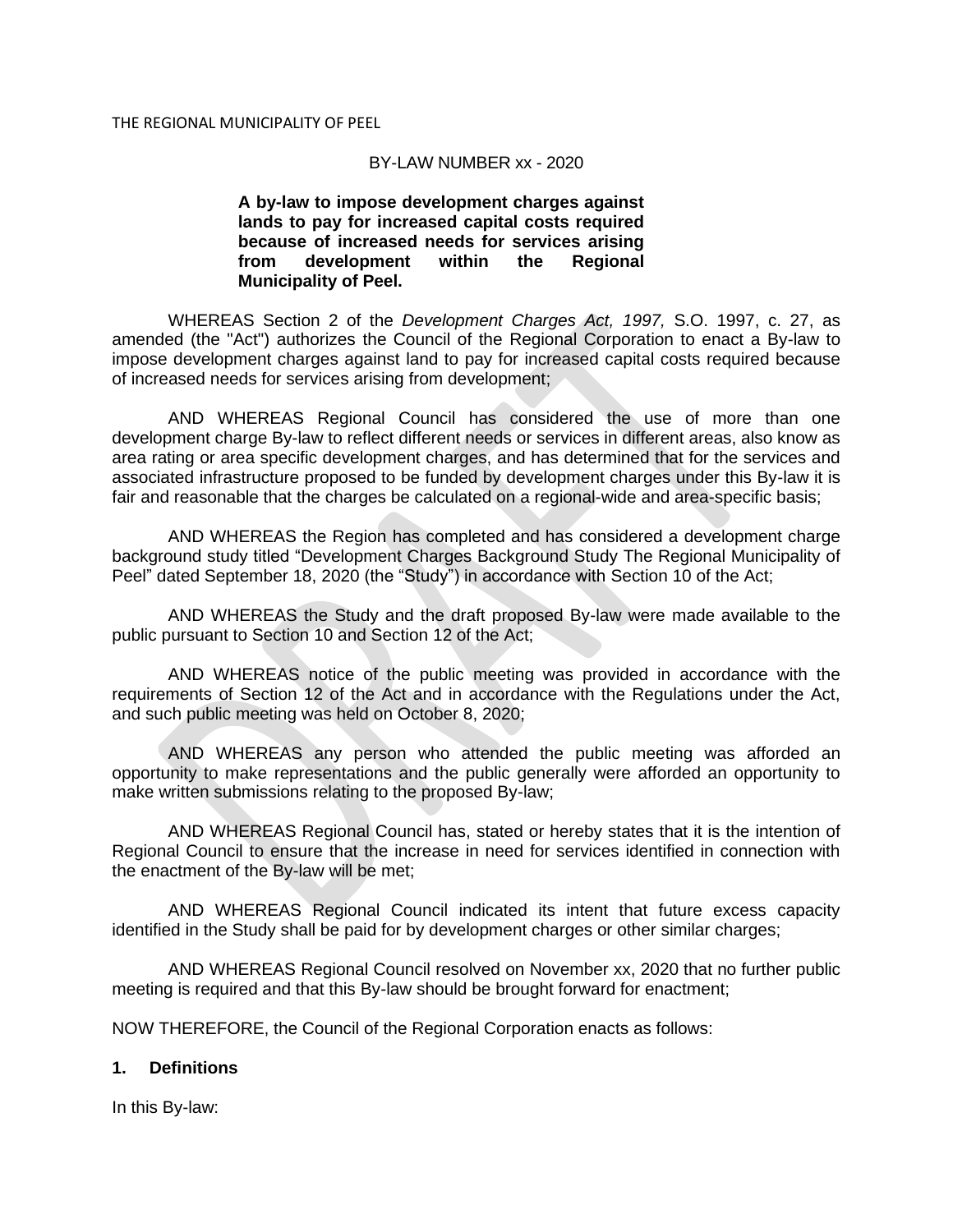"accessory" means where used to describe a use, building or structure, that the use, building or structure is naturally and normally incidental to and exclusively devoted to a principal use, building or structure;

"Act" means the *Development Charges Act, 1997*, S.O. 1997, c. 27, as amended;

"agricultural society" means an agricultural society within the meaning of Part III of the *Agricultural and Horticultural Organizations Act*, R.S.O. 1990, c. A.9, as amended;

"agricultural use" means a use for the purpose of animal husbandry, dairying, fallow, field crops, removal of sod, forestry, fruit farming, horticulture, market gardening, pasturage, poultry keeping and any other use customarily carried on for the purposes of a bona fide farming operation, but does not include a residential use on lands that are developed for an agricultural use, and shall not include the growing, processing, production of cannabis or a controlled substance under the *Controlled Substances Act*, S.C. 1996, c. 19, as amended (the "*Controlled Substances Act*");

"air supported structure" means an air supported structure as defined in the *Building Code Act*, 1992, S.O. 1992, c. 23, as amended (the "*Building Code Act*");

"apartment" means:

- (a) a dwelling unit in a duplex, triplex, or double duplex;
- (b) a dwelling unit in a mixed-use building;
- (c) a dwelling unit in a building exceeding three storeys in height where such dwelling unit is served by an enclosed principal entrance from the street level which is common to three or more dwelling units;
- (d) a dwelling unit in a special care/special needs facility; or
- (e) a dwelling unit in a stacked townhouse building;

"area municipality" means the City of Mississauga, the City of Brampton or the Town of Caledon;

"back-to-back townhouse" means a dwelling unit in a residential building containing four or more dwelling units separated vertically by a common wall, including a rear common wall, that do not have rear yards;

"bona fide farmer" means an individual currently actively engaged in a farm operation exclusively for agricultural use with a valid Farm Business Registration number in the area municipality the farm is located;

"building or structure" means a building or structure occupying an area greater than 10 square metres consisting of a wall, roof and floor or any of them or a structural system serving the function thereof, including an air supported structure, mezzanine or exterior storage tank, but does not include:

- (1) a canopy as defined in the *Building Code Act* which has a surface area of less than 100 square metres;
- (2) an exterior storage tank where such storage tank constitutes an accessory use; or
- (3) a free-standing roof-like structure constructed on lands used for a gas bar or a service station;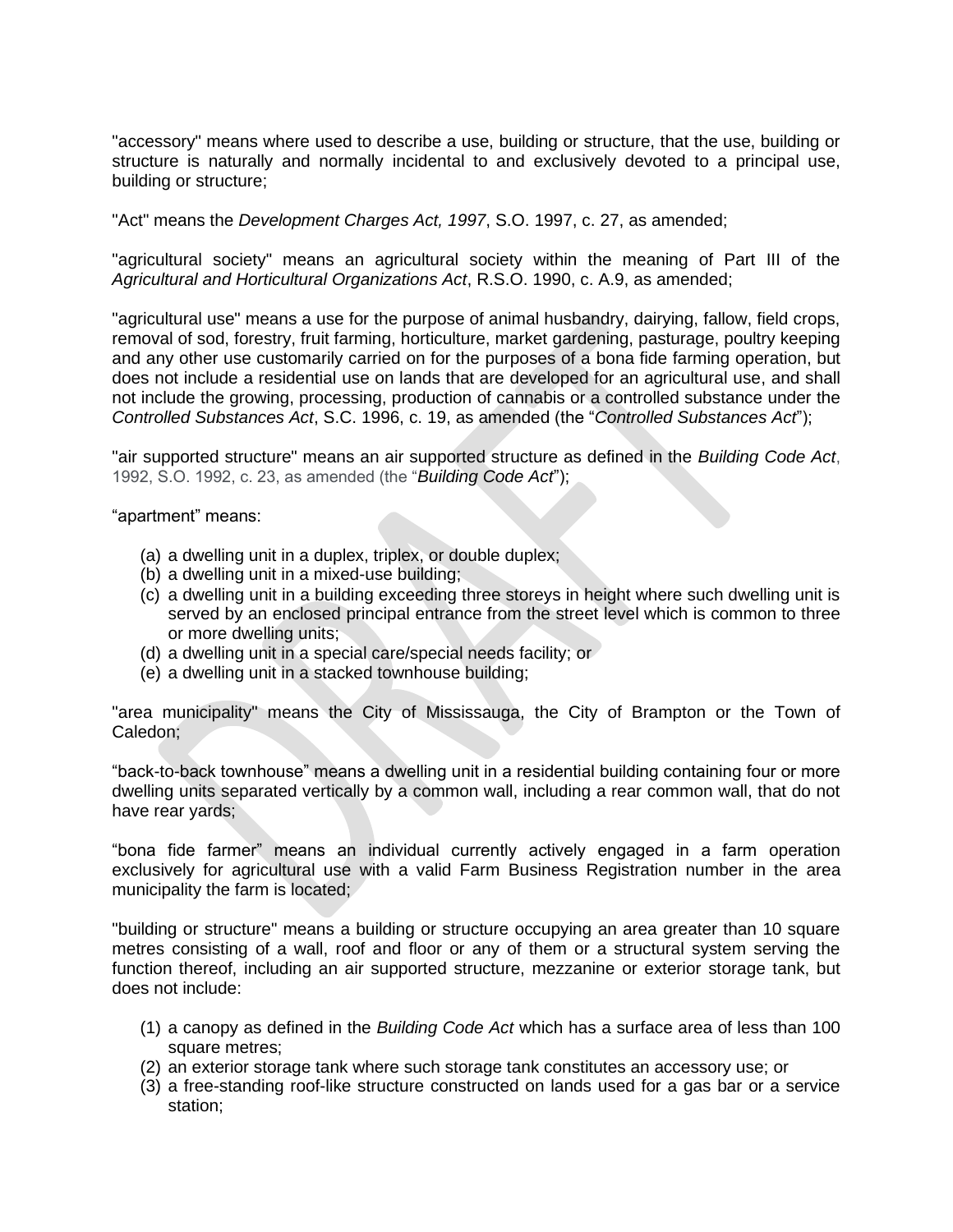"Building Code Act" means the *Building Code Act, 1992*, S.O. 1992, c. 23, as amended and all regulations thereunder including the Ontario Building Code;

"cannabis" means cannabis as defined in the *Cannabis Act,* S.C. 2018 c.16, as amended;

"Chief Financial Officer" means the Chief Financial Officer of the Region or the person acting in that capacity from time to time;

"college" has the same meaning as defined in Section 171.1 of the *Education Act*, R.S.O. 1990, c. E.2, as amended (the "*Education Act*");

"development" means the construction, erection or placing of one or more buildings or structures on land or the making of an addition or alteration to a building or structure that has the effect of increasing the size or usability thereof, and includes redevelopment, but does not include such actions or redevelopment in relation to a temporary building or structure as defined in this By-law;

"development charge" means a charge imposed pursuant to this By-law;

"distribution centre" means a building or structure primarily used for the storage and distribution of goods, wares, merchandise, substances, articles or things;

"district school board" has the same meaning as defined in the *Education Act*;

"double duplex" means a residential building that consists of two duplexes attached to each other;

"duplex" means a residential building that is divided horizontally into two separate dwelling units, each of with an entrance that is through a common vestibule;

"dwelling unit" means one or more habitable rooms designed, occupied or intended to be occupied as living quarters for a single family or single household and shall, as minimum standard, contain sanitary facilities, accommodation for sleeping and a kitchen, and for the purposes of this By-law, shall be deemed to include a special care/special needs dwelling;

"existing industrial building" has the meaning prescribed for it under the Regulation;

"farm building" means a farm building as defined in the *Building Code Act*;

"floor" includes a paved, concrete, wooden, gravel or dirt floor;

"grade" means the average level of proposed or finished ground adjoining a building or structure at all exterior walls;

"gross floor area" means the total floor area, measured between the outside of exterior walls or between the outside of exterior walls and the centre line of party walls dividing the building from another building of all floors above the average level of finished ground adjoining the building at its exterior walls;

"hospital" has the same meaning as defined in the *Public Hospitals Act*, R.S.O. 1990, c. P.40;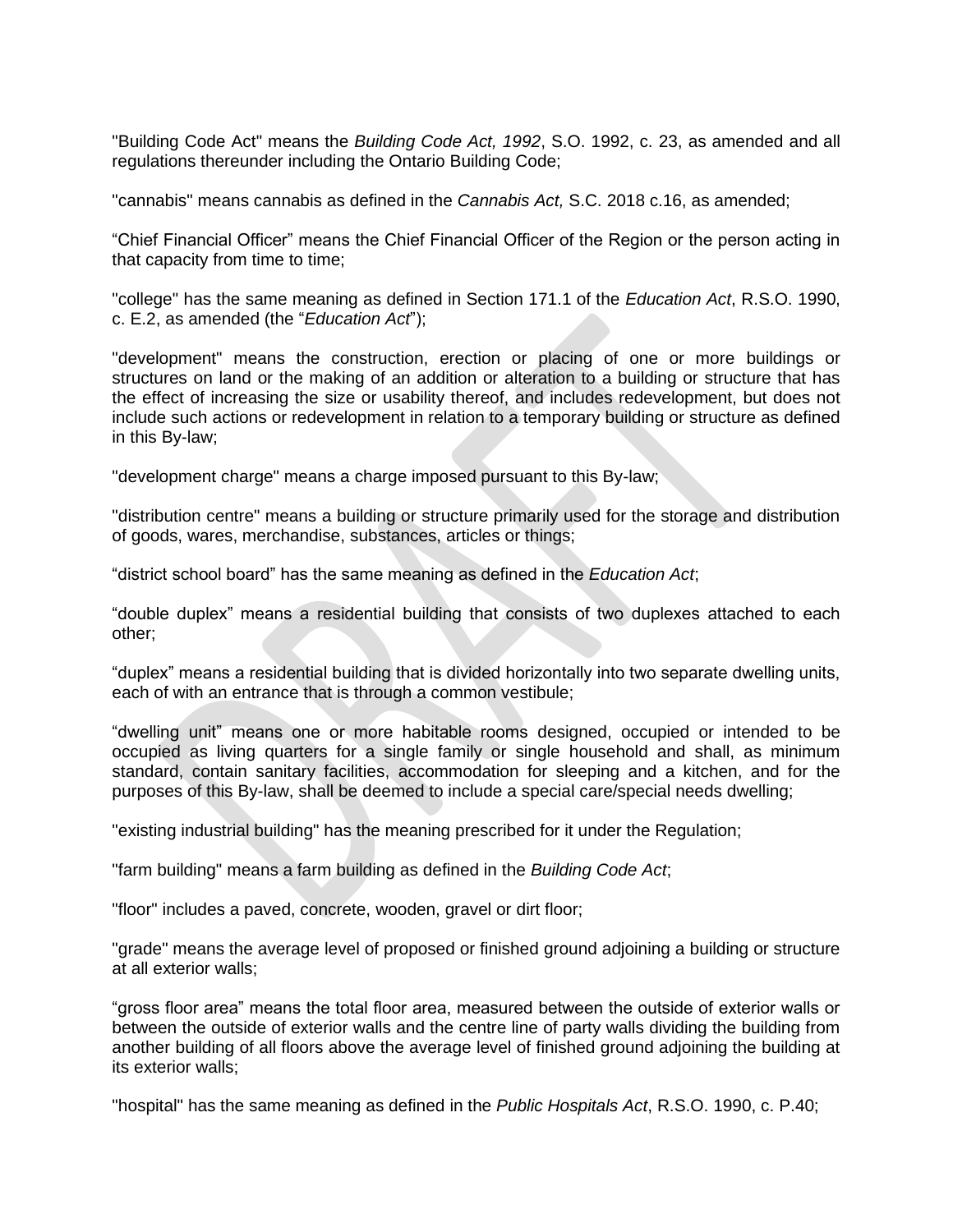"industrial" means land, buildings or structures used or designed or intended for use for or in connection with manufacturing, producing or processing of goods, warehousing or bulk storage of goods, distribution centre, truck terminal, research or development in connection with manufacturing, producing or processing of goods, storage, and includes office uses and the sale of commodities to the general public where such uses are accessory to an industrial use; and also includes the growing, processing and production of cannabis or a controlled substance under the *Controlled Substance Act*, but does not include a building used exclusively for office or administrative purposes unless it is attached to an industrial building or structure as defined above; and does not include a retail warehouse;

"land" means real property including any buildings, structures or other fixtures situated thereon;

"local board" means a public utility commission, transportation commission, public library board, board of park management, local Board of Health, Police Services Board, planning board or any other board, commission, committee, body or local authority established or exercising any power or authority under any general or special act with respect to any of the affairs or purposes of an area municipality or of the Region, but does not include a conservation authority established under the *Conservation Authorities Act*, R.S.O. 1990, c. C.27;

"mezzanine" has the same meaning as defined in the *Building Code Act*;

"mixed use" means a use or intended use of the same land, building or structure for any two or more uses defined in this By-law;

"mobile temporary sales trailer" means a trailer that is designed to be made mobile, is placed without a foundation on land and is used exclusively for new residential sales, and concrete piers or sono tubes are deemed not to be foundations for the purposes of this definition;

"non-industrial use" means any use, whether actual or intended, of land, buildings or structures or parts thereof, other than residential or industrial use as those terms are defined in this section, and includes a retail warehouse and a facility for the storage of goods by members of the public for a fee;

"non-residential use" means any use, whether actual or intended, of land, buildings or structures, or parts thereof, other than for residential use as that term is defined in this Section;

"on-farm diversified use" means a building or structure secondary to the principle agricultural use of the property by a bona fide farmer, including home occupations, farm-based home industries and uses that involve the production and sale of value-added agricultural products and excludes uses that involve rental or lease of commercial/industrial space;

"other residential" means a residential use that is not a single-detached residence, a semidetached residence, an apartment, or a small unit, and includes townhouse and back to back townhouse dwelling units;

"owner" means the registered owner of land, or the owner's authorized representative, who has applied for one or more of the development approvals enumerated in Sub-section 4(1);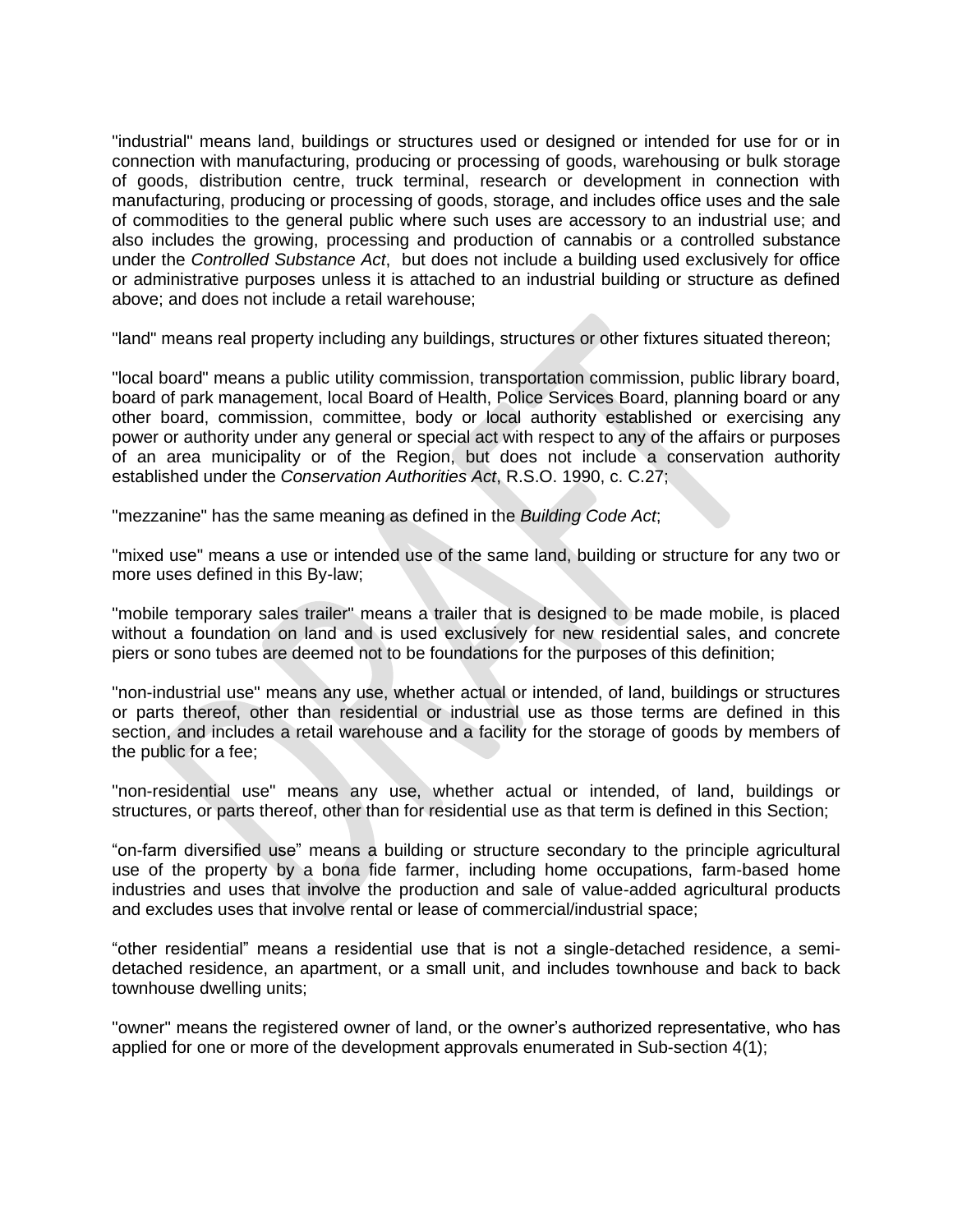"protracted" means in relation to a temporary building or structure, the continuation of its construction, erection, placement on land, alteration or addition for a continuous period exceeding eight months;

"redevelopment" means the construction, erection or placing of one or more buildings or structures on land where all or part of the building or structure has previously been demolished on such land, or the circumstance where one or more existing buildings or structures undergo a change of use;

"Region" means The Regional Municipality of Peel;

"Regional Area" means the area included within an area municipality at the time a development charge pursuant to this By-law is imposed;

"Regulation" means O. Reg. 82/98 under the Act;

"religious organization" has the same meaning as defined in the *Religious Organizations' Lands Act*, R.S.O. 1990, c. R.23;

"residential" means in relation to use or development, that which is designed, intended to be used or is used as living accommodation for one or more individuals;

"retail business" means the selling or offering for sale of goods or services by retail;

"semi-detached residence" means a residential building divided vertically, into two separate dwelling units, with at least 50 per cent of the above-grade area of a main wall on one side of each dwelling unit attached to or the same as a main wall on one side of the other dwelling unit;

"service" means a service designated in this By-law or under an agreement pursuant to Section 44 of the Act;

"single detached residence" means a residential building which contains a single dwelling unit, that is not attached to other buildings;

"small residential unit" means any dwelling unit having a total floor area less than or equal to 750 sq. ft.;

"special care/special needs facility" means a building intended for residential use containing more than three dwelling units, which units have a common enclosed entrance from street level, where the occupants have the right to use in common halls, stairs, yards, common rooms and accessory buildings, which units may or may not have exclusive sanitary and/or culinary facilities and are designed to accommodate individuals with special needs, including independent long-term living arrangements, where support for services such as meal preparation, grocery shopping, laundry, housekeeping, nursing, respite care and attendant services are provided at various levels, and includes retirement homes and nursing homes;

"stacked townhouse" means a building with four or more dwelling units divided horizontally and vertically each with an entrance that is independent or through a shared landing and/or external stairwell;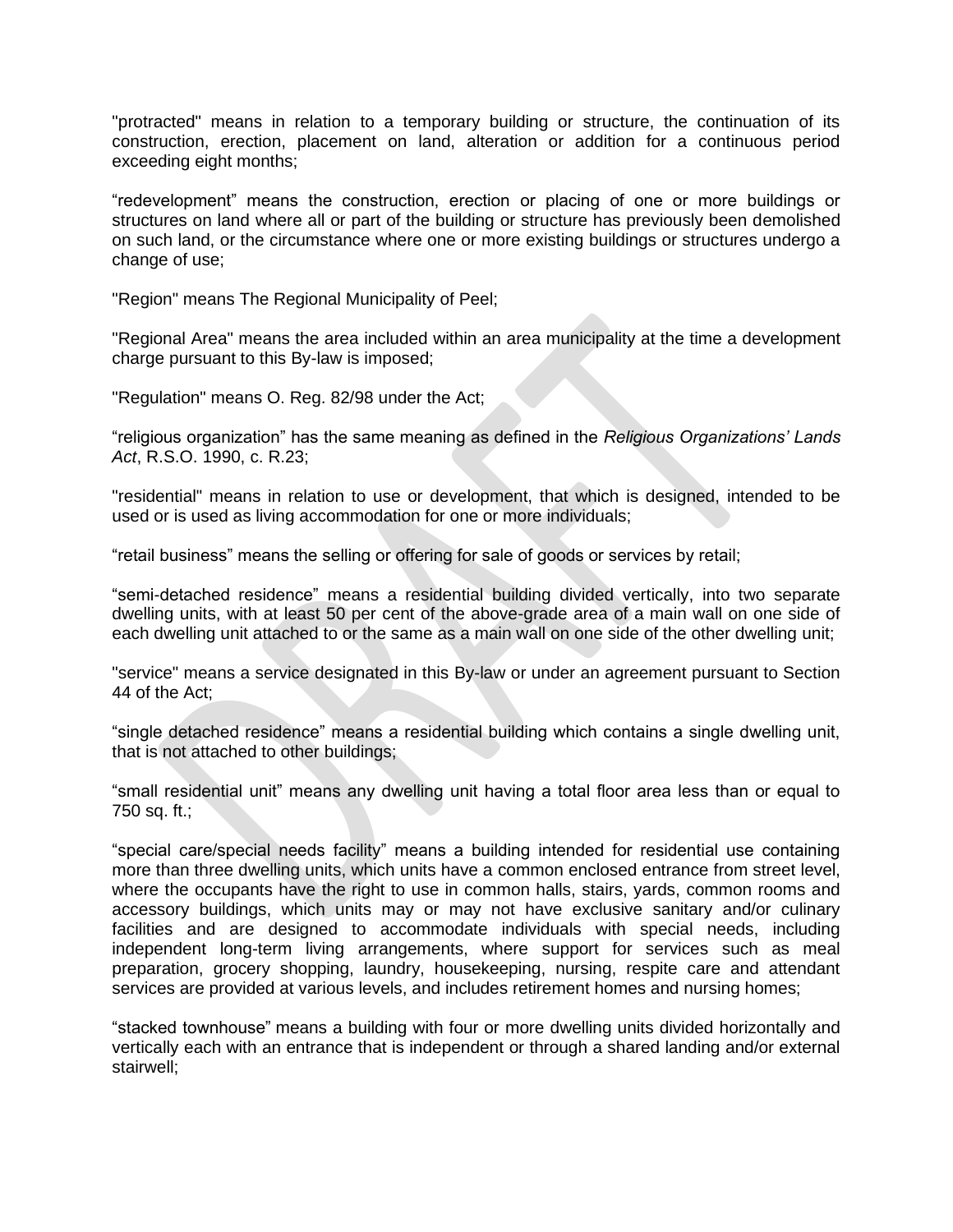"temporary building or structure" means a building or structure constructed, erected or placed on land for a continuous period not exceeding eight months, or an addition or alteration to a building or structure that has the effect of increasing the usability thereof for a continuous period not exceeding eight months;

"total floor area" means the total of the areas of the floors in a building or structure, whether at, above or below grade measured between the exterior faces of the exterior walls of the building or structure or from the center line of a common wall separating two uses, or from the outside edge of a floor where the outside edge of the floor does not meet an exterior or common wall; and

- (a) includes the floor area of a mezzanine and air-supported structure and the space occupied by interior walls and partitions;
- (b) excludes any parts of the building or structure used for mechanical equipment related to the operation or maintenance of the building or structure, stairwells, elevators, washrooms, and the parking of vehicles;
- (c) where a building or structure does not have any walls, the total floor area shall be the sum total of the area of land directly beneath the roof of the building or structure and the total areas of the floors in the building or structure; and
- (d) excludes the area of any self-contained structural shelf and rack storage facility permitted by the *Building Code Act*.

"townhouse" means a dwelling unit in a building which consists of more than two attached dwelling units, which are divided vertically above grade by a party wall at least five metres in length and at least two metres in height, and having a yard abutting at least two exterior walls of each dwelling unit, and back-to-back townhouses;

"triplex" means a building or structure that is divided horizontally into three separate dwelling units, each with an entrance that is through a common vestibule;

"truck terminal" means a building, structure or place where, for the purposes of a common carrier, trucks or transports are rented, leased, kept for hire, or stored, or parked for remuneration or from which trucks or transports are dispatched;

"university" has the same meaning as defined in Section 171.1 of the *Education Act*;

"use" means the use of land, a building or a structure.

## **2. Provisions Required Under Section 6 of the Act**

- (1) This By-law applies to the whole of the Regional Area and outside the Regional Area with respect to services of the Region that are provided outside of the Regional Area.
- (2) The rules developed under paragraph 9 of Sub-section 5(1) of the Act for determining if a development charge is payable in any particular case, and for determining the amount of the charge, are set forth in Sections 4 through 12 of this By-law.
- (3) How the rules referred to in Sub-section 2(2) of this By-law apply to the re-development of land is set forth in Sections 1 ("development") and 10 of this By-law.
- (4) The express statement indicating how the rules provide for exemptions and for indexing of development charges are set forth in Sections 8, 9, 11 and 12 of this By-law.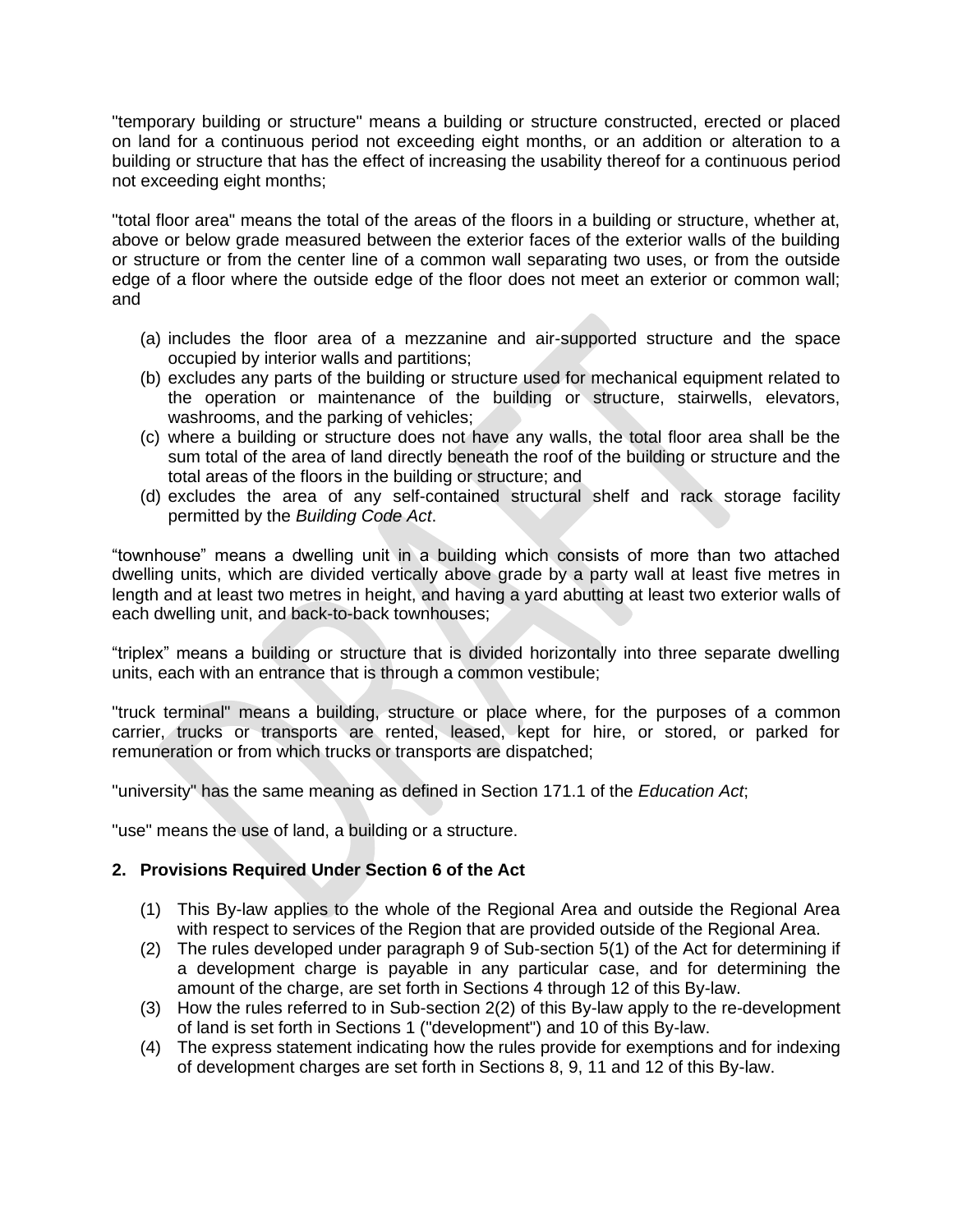## **3. Designation of Services**

- (1) The services for which development charges are imposed under this By-law are as follows:
	- a) Services related to a highway transportation;
	- b) wastewater;
	- c) water supply;
	- d) Peel Regional Police Services;
	- e) Police O.P.P. (Ontario Provincial Police);
	- f) long term care;
	- g) public works (including Transhelp for the disabled);
	- h) housing services (including provision of domiciliary shelters);
	- i) public health;
	- j) paramedics;
	- k) waste diversion;
	- l) growth studies.
- (2) Components of the development charges for services designated in Sub-section (1) above are described in Schedules A, B(1) and B(2) to this By-law.

## **4. Development Charges Imposed**

- (1) Development charges are imposed against lands that are developed for a use other than an agricultural use if the development requires:
	- a) the passing of a By-law or of an amendment to a zoning By-law under Section 34 of the *Planning Act*;
	- b) the approval of a minor variance under Section 45 of the *Planning Act*;
	- c) a conveyance of land to which a By-law passed under Sub-section 50(7) of the *Planning Act* applies;
	- d) the approval of a plan of subdivision under Section 51 of the *Planning Act*;
	- e) a consent under Section 53 of *the Planning Act*;
	- f) the approval of a description under Section 50 of the *Condominium Act* or under Section 9 of the *Condominium Act*; or
	- g) the issuing of a permit under the *Building Code Act* in relation to a building or structure.
- (2) No more than one development charge for each action described in Sub-section 4(1) shall be imposed pursuant to this By-law upon any land to which this By-law applies even though two or more of the actions described in Sub-section 4(1) are required for the land to be developed.
- (3) Despite Sub-section 4(2), and subject to this By-law and to Section 4 of the Act, if two or more of the actions described in Sub-section 4(1) occur at different times, additional development charges shall be imposed in respect of any increased or additional development permitted by such action, at the time that such action occurs.

## **5. Calculation of Development Charges**

- (1) The development charge with respect to a development shall be calculated as follows:
	- a) in the case of residential development, or the residential portion of a mixed use development, based upon the number and type of dwelling units; or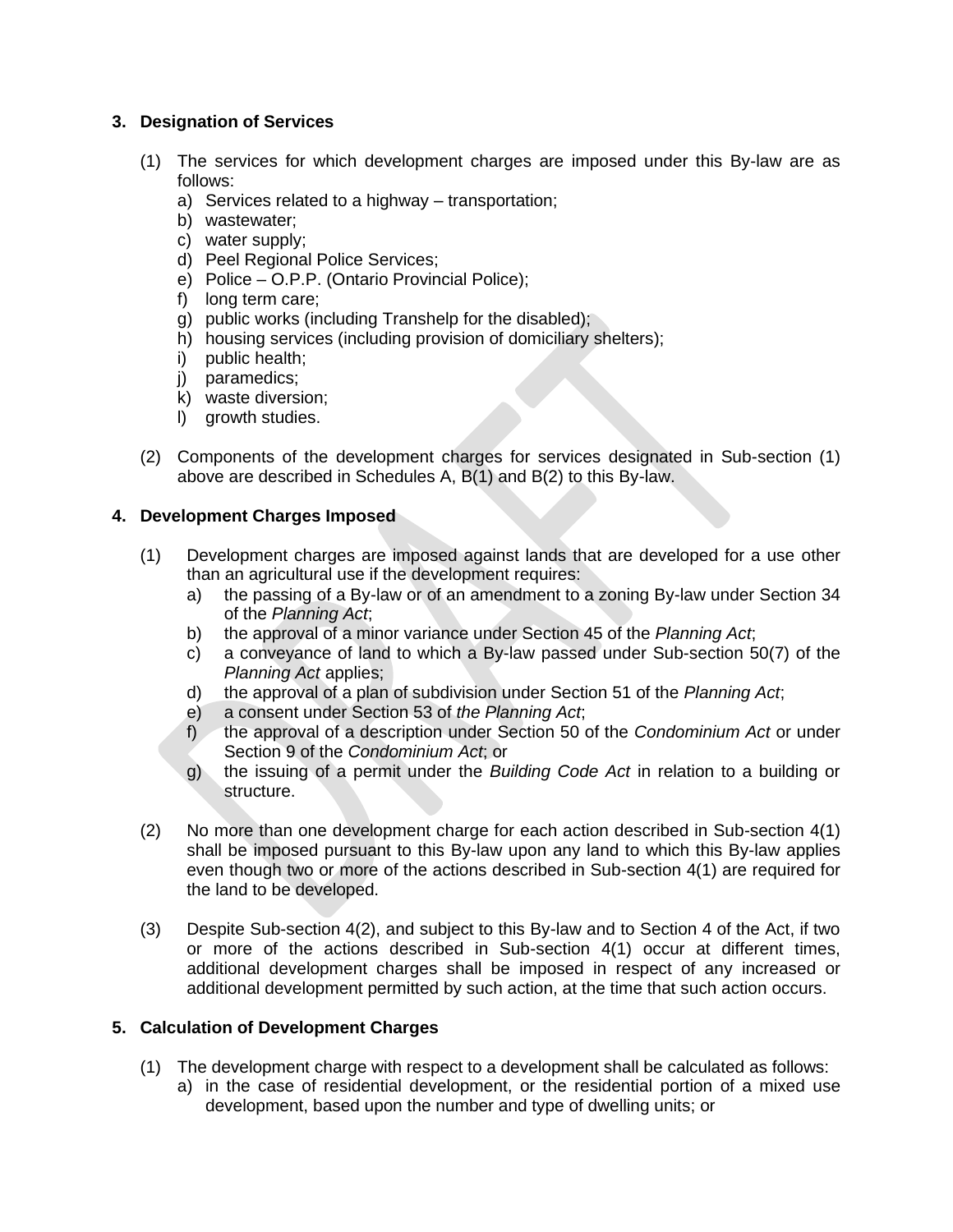- b) in the case of non-residential development, or the non-residential portion of a mixed use development, based upon the total floor area of such development.
- (2) Amount of Charge Residential The development charges described in Schedule A to this By-law are imposed on land developed for residential uses including dwelling units accessory to a non-residential use and, in the case of a mixed use building or structure, on the residential component of the mixed use building or structure, according to the type of residential use.
- (3) Amount of Charge Industrial The development charges described in the second column of each table in Schedule B(1) to this By-law are imposed on land developed for industrial uses and, in the case of a mixed use building or structure, on the industrial component of the mixed use, and are calculated with respect to each of the services according to the total floor area of the industrial use.
- (4) Amount of Charge Non-Residential Non-Industrial The development charges described in the second column of each table in Schedule B(2) to this By-law are imposed on land developed for non-residential - non-industrial uses and, in the case of a mixed use building or structure, on the non-residential - nonindustrial component of the mixed use, and are calculated with respect to each of the services according to the total floor area of the non-residential - non-industrial use.
- (5) Amount of Charge Reduction Where Water or Wastewater Services Are Not Available or Not Approved for Construction Within Two Years If either water or wastewater services or both are not available adjacent to any land within the Regional Area at the time a building permit is issued in respect of such land, and Regional Council has not at that time approved in principle the construction within the two years next following the year in which the building permit is issued of either water or wastewater services or both adjacent to such land, the development charge otherwise payable in respect of development on such land shall be reduced in an amount equal to the portion of the charge attributed to each such unavailable and unapproved service in the Schedules to this By-law.
- (6) It is not necessary that the amount of the development charge for a particular development be limited to the increase in capital costs, if any, that are attributable to that particular development.
- (7) Where clause (1)(a) or (1)(b) of Section 26.2 of the Act applies to a development for the purposes of determining the amount of the development charge, interest shall be charged on the development charge in accordance with the requirements of Regional Municipality of Peel By-law 21-2020, as amended.

## **6. Timing of Payment**

(1) The development charges imposed under this By-law shall be payable on the date that the first permit under the *Building Code Act* is issued in relation to a building or a structure on the land to which the development charge applies.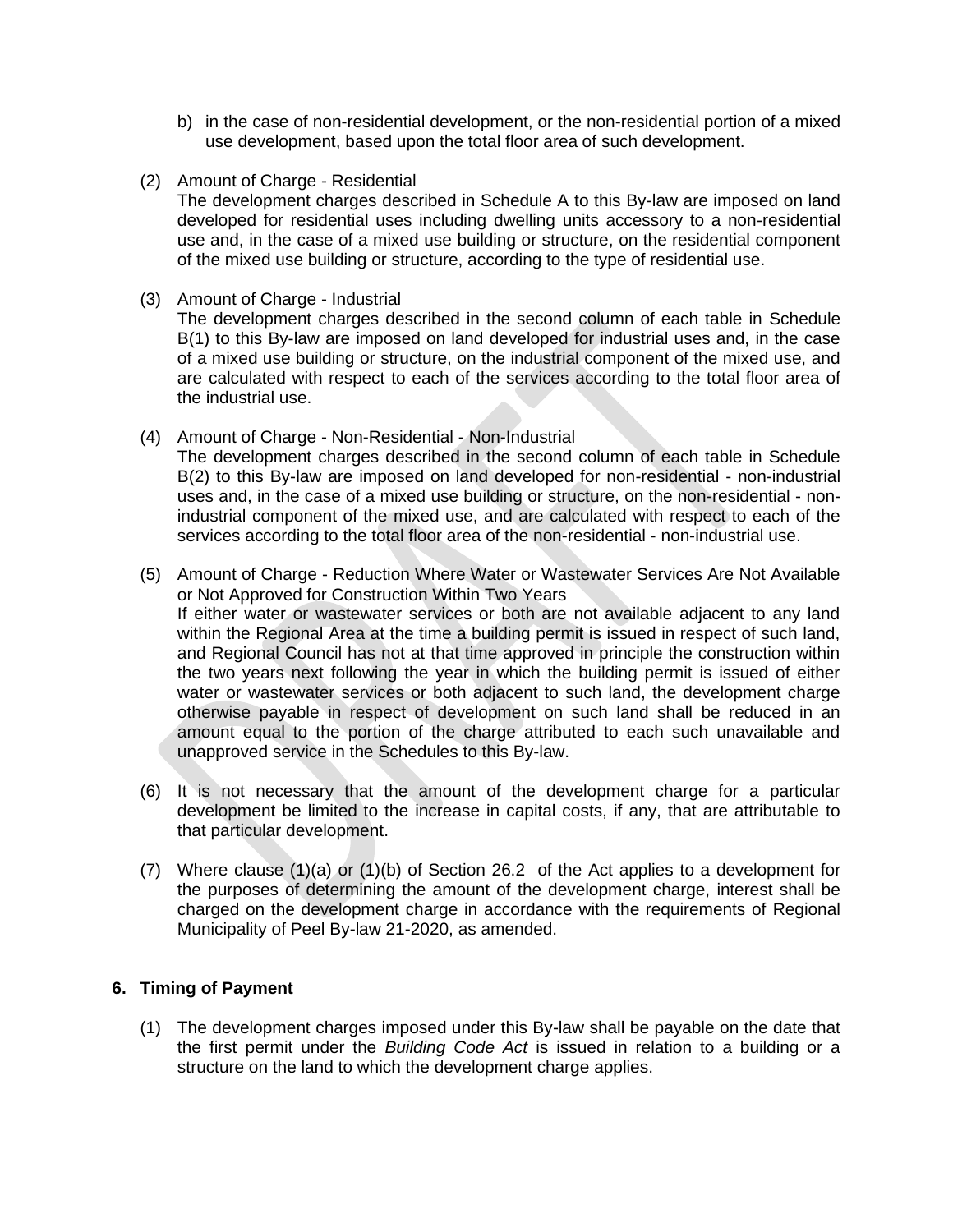- (2) Notwithstanding Sub-section 6(1), in the case of residential development that is not an apartment, the water services, wastewater services and roads services components of the development charges under this By-law shall be payable with respect to an approval of a plan of subdivision under Section 51 of the *Planning Act* or a consent under Section 53 of the *Planning Act* at the time of execution of the subdivision agreement or an agreement entered into as a condition of a consent.
- (3) Notwithstanding Sub-sections 6(1) and 6(2) of this By-law, where Section 26.1 of the Act applies in respect of any part of a development, the development charges imposed under this By-law, in respect that part of the development to which Section 26.1 of the Act applies only, shall be payable in annual installments in accordance with the requirements of Sub-Section 26(3) of the Act, and shall be subject to interest in accordance with Regional Municipality of Peel By-law 21-2020, as amended.
- (4) If at the time of issuance of a building permit or permits for any residential development for which payments have been made pursuant to Sub-section 6(2) of this By-law, the total number and/or type of dwelling units for which building permits have been and are being issued is greater than that used for the calculation and payment referred to in Sub-section 6(2) of this By-law, an additional payment shall be required and shall be calculated by multiplying the applicable development charges for those services shown in Schedule "A" to this By-law, as may be appropriate, subject to the adjustments in Section 9 of this By-law, by the difference between the number and type of dwelling units for which building permits have been and are being issued and the number and type of dwelling units for which payments have been made pursuant to Sub-section 6(2) and this Sub-section.
- (5) If following the issuance of all building permits for all development in a subdivision and for all development in a block within that subdivision that had been intended for future development and for which payments have been made pursuant to Sub-section 6(2) and Sub-section 5(2) of this By-law, the total number and/or type of dwelling units for which building permits have been issued is less than that used for the calculation and payment referred to in Sub-section 6(2) of this By-law, a refund shall become payable by the Region to the person who originally made the payment referred to in Sub-section 6(2) of this By-law, which refund shall be calculated by multiplying the amounts of the development charges in effect at the time such payments were made by the difference between the number and type of dwelling units for which payments were made pursuant to Sub-section 6(2) of this By-law and the number and type of dwelling units for which building permits were issued.
- (6) Sub-sections 6(4) and 6(5) of this By-law shall apply with necessary modifications to a development for which development charges have been paid pursuant to a condition of consent or pursuant to an agreement respecting same.
- (7) Any refunds payable pursuant to Sub-sections 6(5) or 6(6) of this By-law shall be calculated and paid without interest.
- (8) Notwithstanding any other provision of this By-law, the Region may, in accordance with Section 27 of the Act, enter into an agreement with a person who is required to pay a development charge providing for all or any part of a development charge to be paid before or after it would otherwise be payable.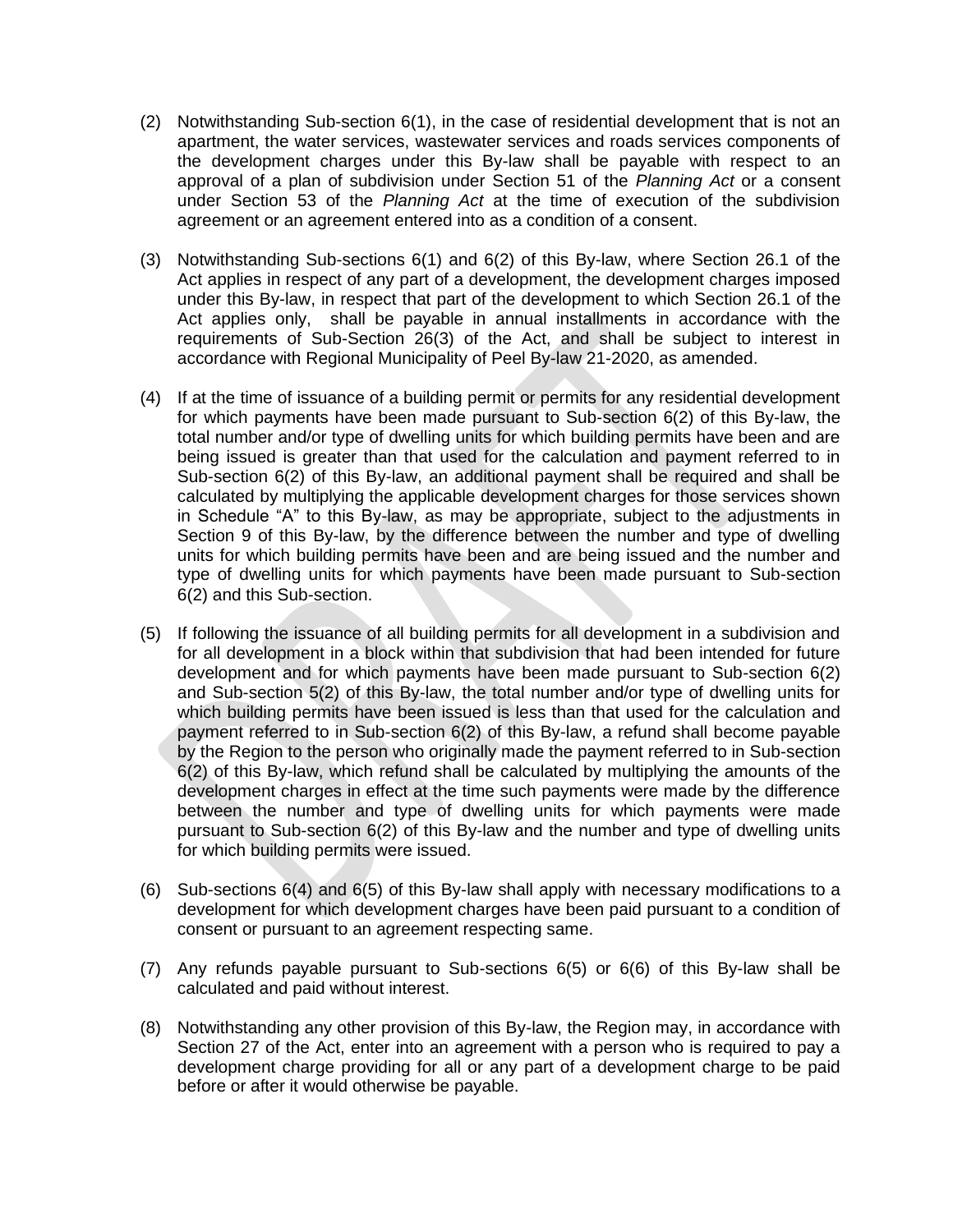- (9) Subject to Sub-section 6(3) of this By-law, where a development charge applies to land in relation to which a building permit is required, no building permit shall be issued until the development charge has been paid in full.
- (10) Subject to Sub-section 6(3) of this By-law, where a development requires an approval described in Section 4 of this By-law after the issuance of a building permit and no development charge was paid at the time of issuance of the building permit, the development charge shall be paid prior to the granting of the approval required under Section 4.
- (11) Without limiting the authority of the Region to enter into any other agreement, including an agreement authorized under Region of Peel By-law 21-2020, the Region's Chief Financial Officer is hereby authorized to enter into agreements providing for the payment of all or any part of a non-residential development charge before or after it would otherwise be payable, pursuant to Section 27 of the Act, provided that the agreement to defer the payment of development charges includes, but is not limited to, the following terms and conditions::
	- a) security shall be provided in an amount and having form and content that is satisfactory to the Chief Financial Officer, to be realized or drawn upon in the event that the owner does not pay the charge;
	- b) the development charges payable shall be indexed in accordance with the semiannual Development Charges rate adjustment under Section 9 of this By-law;
	- c) the period of the deferral does not exceed four years commencing from the signing of the agreement; and
	- d) a non-refundable administration fee determined in accordance with Region of Peel By-law 43-2002, as amended, is paid by the person requesting the agreement to cover costs associated with preparing and monitoring the agreement.
- (12) In any agreement made under Sub-section 6(11) of this By-law, the Chief Financial Officer may in his or her discretion require that the owner provide to the Region, or to the Treasurer of the lower tier municipality in which the lands are located, security in an amount and having a form and content satisfactory to the Chief Financial Officer, and to maintain and supplement such security as required, to be drawn upon in the event that there is a change in the use of the building or structure from an industrial use to a nonresidential - non-industrial use within such period of time as is provided for in the agreement referred to in Sub-section 6(11) of this By-law.
- (13) Any security provided pursuant to Sub-section 6(12) of this By-law may be drawn upon to secure the payment of any increased development charge required as a result of a change in the use of the building or structure.

## **7. Undetermined Uses**

(1) If at the time a building permit is issued, the use of a non-residential building or structure has not been determined as between industrial or non-residential - nonindustrial, the owner, at the Region's discretion, may be permitted to pay development charges in an amount equal to the lowest rate among the candidate uses, provided that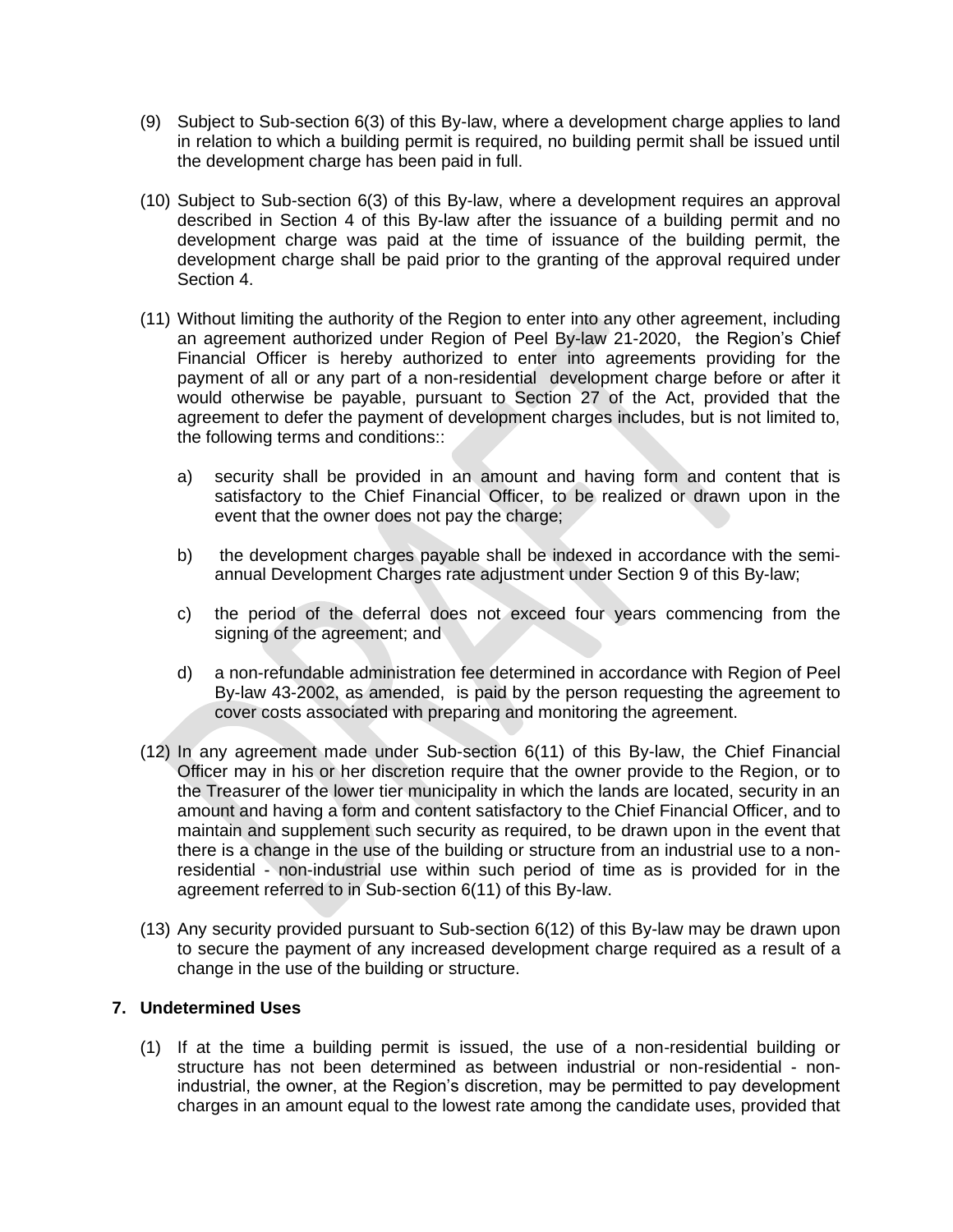the owner shall also submit, maintain, and if required supplement a non-revocable letter of credit, or other form of security, in an amount and upon terms satisfactory to the Chief Financial Officer, to be realized upon by the Region in the event that the building or structure is later determined by the Region to have a use that attracts a higher applicable development charge rate.

- (2) Where the Region requires the payment of development charges at the non-residential - non-industrial rate in accordance with the Schedule B(2) rate under Sub-section 7(1) of this By-law, the amount payable shall be the amount calculated at the rate or rates in effect at the later of the date of issuance of the building permit and the date that the payment of the development charges is received.
- (3) Where the Region determines that the building or structure is an industrial use, the security provided to the Region pursuant to Sub-section 7(1) of this By-law shall be refunded or returned to the owner to the extent such security is not required under Subsections 7(1) and 7(2) of this By-law.
- (4) The security provided to the Region pursuant to Sub-section 7(1) of this By-law, shall be increased annually forthwith upon demand by the Region to ensure that the security is adequate to satisfy the owner's potential liability for development charges pursuant to Sub-sections 7(1) and 7(2) of this By-law.
- (5) In order for a building or structure to be deemed on an interim basis to be an industrial use for the purpose of this Section, more than 50 percent of the total floor area of the building or structure must be used for industrial purposes, as determined by the Region.

#### **8. Temporary Buildings or Structures**

- (1) No development charge is imposed under this By-law in respect of a temporary building or structure so long as its status as a temporary building or structure is maintained in accordance with the provisions of this By-law.
- (2) Upon application being made for the issuance of a permit under the *Building Code Act* in relation to a temporary building or structure on land to which a development charge applies, the Chief Financial Officer may require that the owner enter into an agreement providing for the payment of all or any part of the development charge before or after it would otherwise be payable, pursuant to Section 27 of the Act which agreement may provide that the owner submit security satisfactory to the Chief Financial Officer, to be realized upon in the event that the temporary building or structure becomes protracted and development charges thereby become payable.
- (3) In the event that a temporary building or structure becomes protracted, it shall be deemed not to be, nor ever to have been, a temporary building or structure and, subject to any agreement pursuant to Sub-section 6(10) of this By-law, development charges under this By-law shall become payable forthwith.

### **9. Indexing**

The development charges as set out in the schedules to this By-law shall be adjusted without amendment to this By-law semi-annually on February 1st and August 1st in each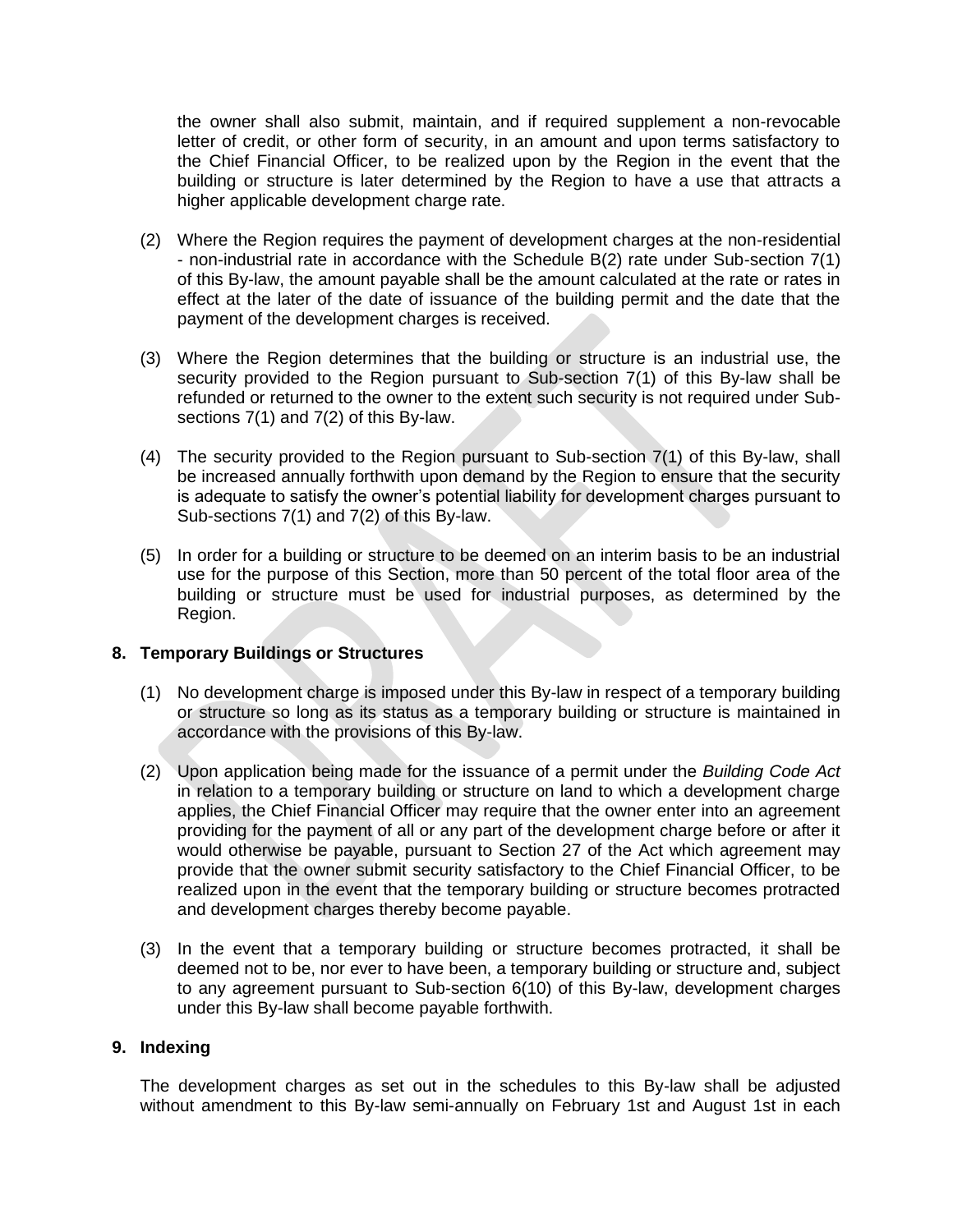year, commencing February 1st, 2021, in accordance with the latest available issue of the index prescribed in the regulations, with the base index value being that in effect on August 1, 2020.

#### **10. Redevelopment**

- (1) The rules applicable to development under this By-law are also applicable to redevelopment, subject to Sub-section 10(2) of this By-law.
- (2) Notwithstanding any other provision of this By-law, where, as a result of the redevelopment of land, a building or structure existing on the same land prior to the date of payment of development charges in respect of the redevelopment, has been demolished or converted to another use in whole or in part the development charges otherwise payable with respect to the redevelopment shall be reduced by the aggregate of the following amounts:
	- a) where an industrial use is being redeveloped: an amount calculated by multiplying the development charge under Sub-section 5(3) of this By-law respectively by the industrial total floor area that has been demolished or converted to another use;
	- b) where a non-residential non-industrial use is being redeveloped: an amount calculated by multiplying the development charge under Sub-section 5(4) of this By-law by the non-residential - non-industrial total floor area that has been demolished or converted to another use;
	- c) where a residential use is being redeveloped for a residential use: an amount calculated by multiplying the development charge under Sub-section 5(2) of this By-law by the number, according to type of dwelling units that have been demolished or converted to another use;
	- d) where a residential use is being redeveloped for a non-residential use: an amount calculated by multiplying that part of the development charge under Sub-section 5(2) and Schedule A of this By-law which is attributable to water supply, wastewater, regional roads, growth studies and police services by the number, according to type, of dwelling units that have been demolished or converted to another use; and
	- e) where the development would have been exempt prior to the redevelopment or change of use, no credit shall be allowed;

provided that evidence satisfactory to the Chief Financial Officer is provided as to the total floor area or type and number of dwelling units that have been demolished or converted to another use and provided the amount of any credit hereunder shall not exceed, in total or in the aggregate, the amount of the development charges otherwise payable with respect to the redevelopment.

- (3) Reduction for Demolition
	- a) Demolition of dwelling units in whole shall only reduce the development charges otherwise payable for the redevelopment where the owner has provided a copy of the original demolition permit for the number and types of units that have been demolished to the Chief Financial Officer or the Treasurer, and:
		- (i) The building permit in respect of the redevelopment is issued within five (5) years from the date the demolition permit was issued; and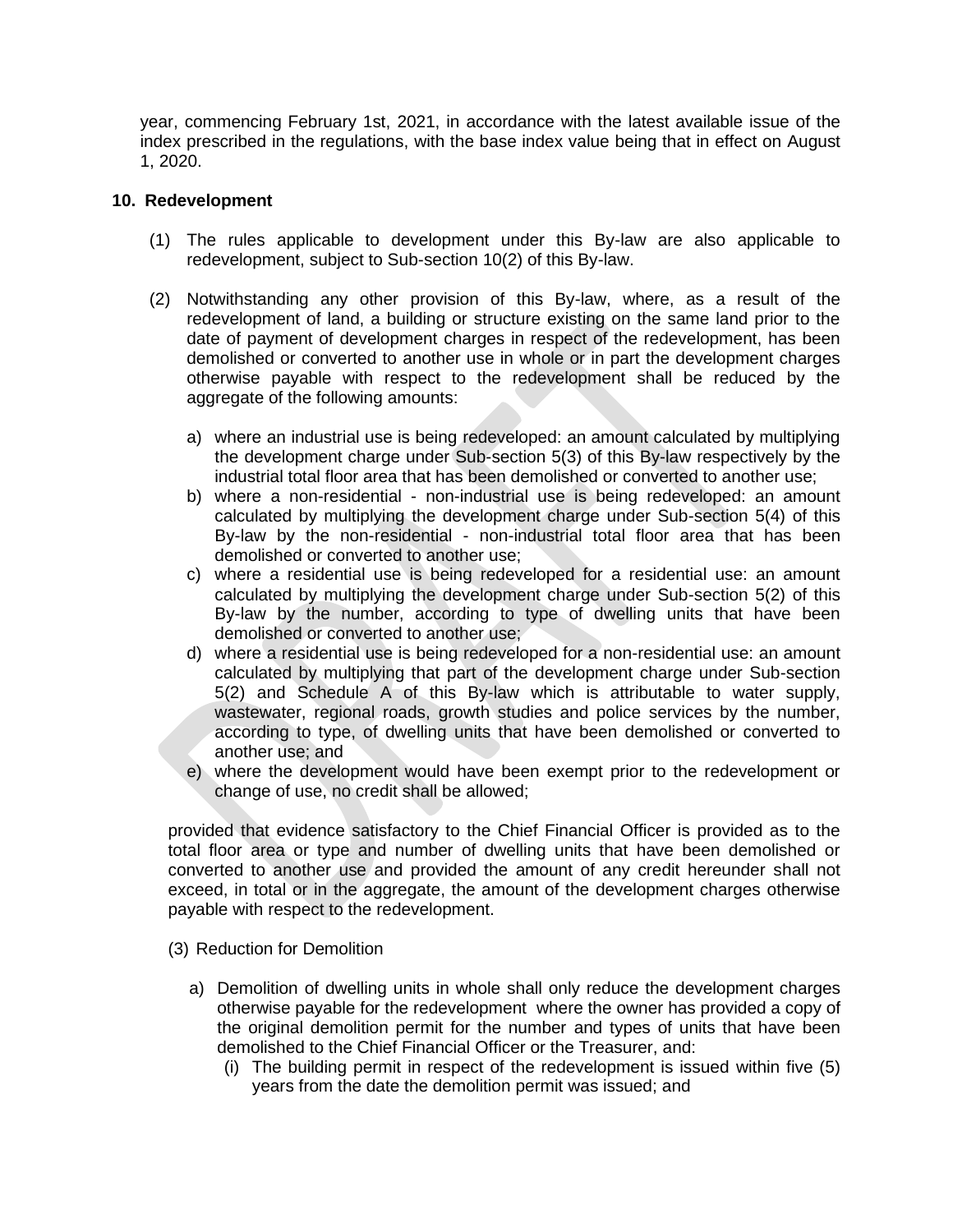- (ii) The redevelopment occurs on the same parcel of land on which the demolished dwelling unit(s) were originally located; or
- (iii) In cases where a demolition permit was issued in respect of a residential building or structure located on a parcel of land that was later subject to land division, the owner of the original parcel has provided irrevocable direction in writing to the Chief Financial Officer or the Treasurer to apply the credit to the applicable redevelopment.
- b) Demolition of the total floor area of all or part of an industrial or non-residential building or structure will reduce the development charges otherwise payable for the redevelopment, only where the owner has provided a copy of the original demolition permit for the total floor area that was demolished to the Chief Financial Officer or the Treasurer:
	- (i) A building permit in respect of the redevelopment has been issued within ten (10) years from the date the demolition permit was issued; and
	- (ii) Redevelopment occurs on the same parcel of land on which the demolished building or structure, or part thereof, was originally located; or
	- (iii) In cases where a demolition permit was issued in respect of an industrial or non-residential building or structure located on a parcel of land that was later subject to land division, the owner of the original parcel has provided irrevocable direction in writing to the Chief Financial Officer or the Treasurer to apply the credit to the applicable redevelopment.
- c) For the purpose of this Sub-section, dwelling units or total floor area accidentally destroyed by fire shall be deemed to have been demolished under a demolition permit issued on the date of the fire.

#### **11. Exemptions**

- (1) Despite any other provision of this By-law, no development charge is imposed under this By-law respecting:
	- a) land used as a hospital;
	- b) land owned by and used only for the purposes of the Region, the area municipalities or local boards;
	- c) land owned by a district school board and used only for district school board purposes;
	- d) land owned by a college or university and used only for the purposes of a college or university;
	- e) that portion of a new building or structure that is owned and used by a religious organization exclusively for the conduct of group worship, services or rites, capped at a maximum of twenty-five percent (25%) of the total floor area of the new building or structure ;
	- f) land owned by an agricultural society and used only for the purposes of an agricultural society;
	- g) the development of land by the installation of a mobile temporary sales trailer;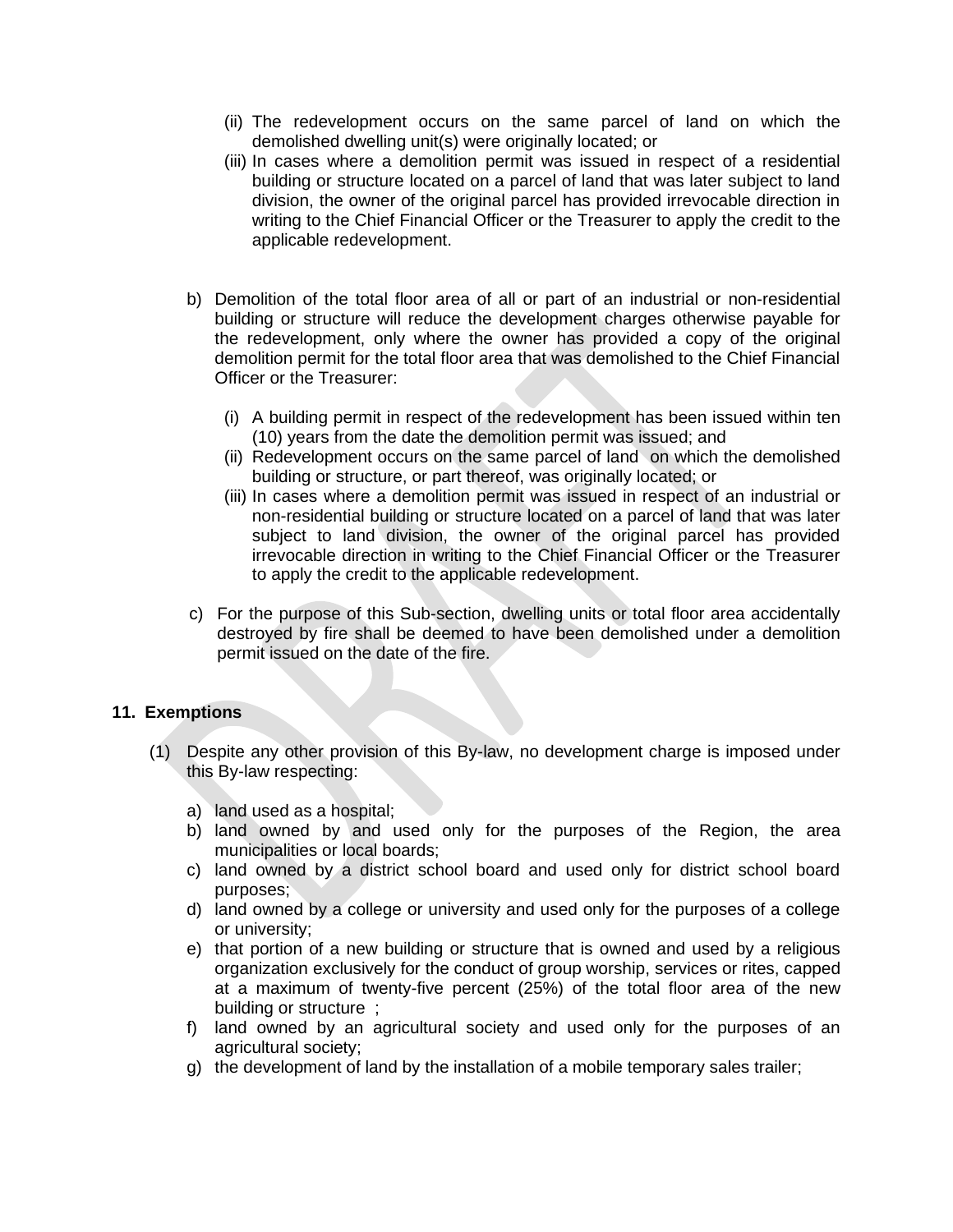(2) No development charge is imposed under this By-law in respect of land developed for an agriculture use including on-farm diversified use.

## **12. Industrial and Residential Intensification Exemptions**

- (1) Despite any other provision of this By-law the terms "existing industrial building" and "floor area" shall, for the purpose of the interpretation of this By-law in connection with Section 4 of the Act (exemption for the enlargement of the gross floor area of an existing industrial building), have the meanings defined for them in the Regulation.
- (2) For the purpose of interpreting the definition of "existing industrial building" contained in the Regulation, regard shall be had for the classification of the lands in question pursuant to the *Assessment Act* and in particular:
	- a) whether the lands fall within a tax class such that taxes on the lands are payable at the industrial tax rate;
	- b) whether more than 50 percent of the gross floor area of the building or structure has an industrial property code for assessment purposes.
- (3) Subject to Sub-section 12(2)(b) above, distribution centres, warehousing, the bulk storage of goods and truck terminals shall be considered industrial uses.
- (4) For the purpose of the application of Section 4 of the Act to the operation of this Bylaw:
	- a) the gross floor area of an existing industrial building shall be calculated as it existed prior to the first enlargement in respect of that building for which an exemption under Section 4 of the Act is sought; and
	- b) the enlargement of the gross floor area of the existing building:
		- i) shall be attached to the existing industrial building;
		- ii) shall not be attached to the existing industrial building by means only of any one or more tunnel, bridge, canopy, corridor or other passageway, shared below grade connection, foundation, footing or parking facility;
		- iii) shall have an industrial use as set out in this By-law; and
	- c) shall otherwise qualify as a bona fide increase in the size of the existing building.
- (5) This By-law does not apply with respect to approvals related to residential development that would have the effect only of enlarging an existing dwelling unit or creating up to two additional dwelling units subject to the prescribed restrictions in the prescribed classes of existing residential buildings, as identified in Section 2 of the Act and Section 2 of the Regulation, provided that the combined total additional floor area of all additionally created dwelling units does not exceed the floor area of the existing detached or semi-detached residence, or of the smallest existing dwelling unit in the case of any other residential building. This exemption shall not extend to the nonresidential portion of a mixed-use building.

## **13. Schedules**

(1) The following schedules to this By-law are hereby enacted and form an integral part of this By-law: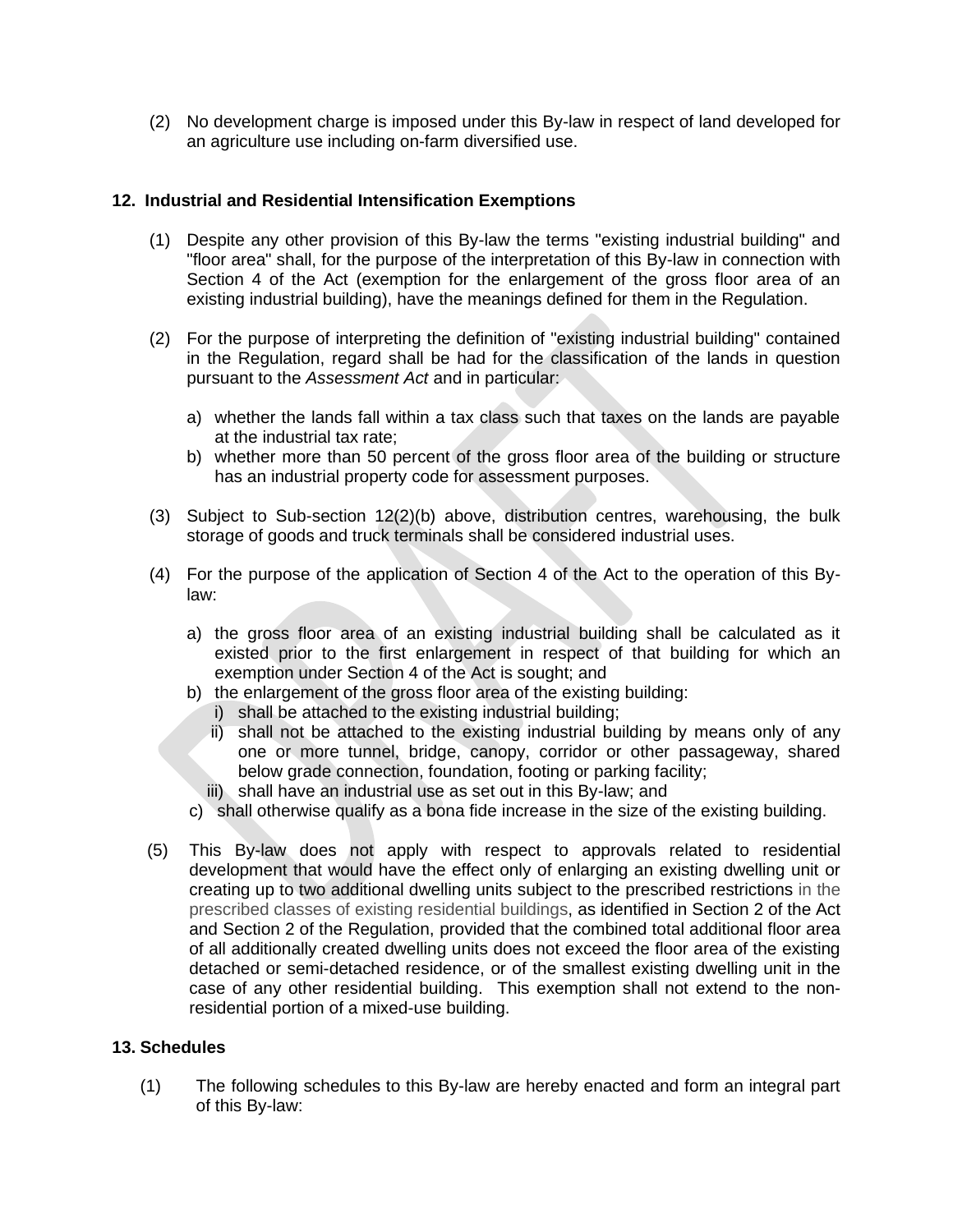Schedule A - Development Charge Rates **–** Residential

Schedule B(1) - Development Charge Rates **–** Industrial

Schedule B(2) - Development Charge Rates **–** Non-Residential **–** Non-Industrial

Schedule C - Development Charge Rates **–** Residential)

Schedule D(1) - Development Charge Rates **–** Industrial

Schedule D(2) - Development Charge Rates **–** Non-Residential **–** Non-Industrial

(2) Upon the repeal of paragraph 8 of Sub-section 5(1) of the Act or the repeal of Subsection 5(5) of the Act, any reference in this By-law to Schedule "A", Schedule "B(1)" or Schedule "B(2)" shall be deleted and substituted with a reference to Schedule "C", Schedule "D(1)" or Schedule "D(2)" respectively.

### **14. By-law Registration**

A certified copy of this By-law may be registered in the By-law register in the Land Registry Office against any or all lands in the Regional area and may be registered against title to any land to which this By-law applies.

### **15. Date in Force**

Regional By-law 46-2015 is repealed on xxx xx, 2020 and this By-law comes into force and effect on January xx, 2021.

#### **16. Interpretation**

- (1) All words defined in the Act or the Regulation have the same meaning in this By-law as they have in the Act or the Regulation unless they are defined differently in this Bylaw.
- (2) All references to the provisions of any statute or regulation or to the Ontario Building Code contained in this By-law shall also refer to the same or similar provisions in the statute or regulation or code as amended, replaced, revised or consolidated from time to time.

#### **17. Severability**

If for any reason any provision, section, sub-section or paragraph of this By-law is held invalid, it is hereby declared to be the intention of Council that all the remainder of this Bylaw shall continue in full force and effect until repealed, re-enacted or amended.

#### **18. Short Title**

This By-law may be referred to as the Region of Peel Development Charges By-law, xxxx-2020.

READ THREE TIMES AND PASSED IN OPEN COUNCIL this xxx day of November xx, 2020.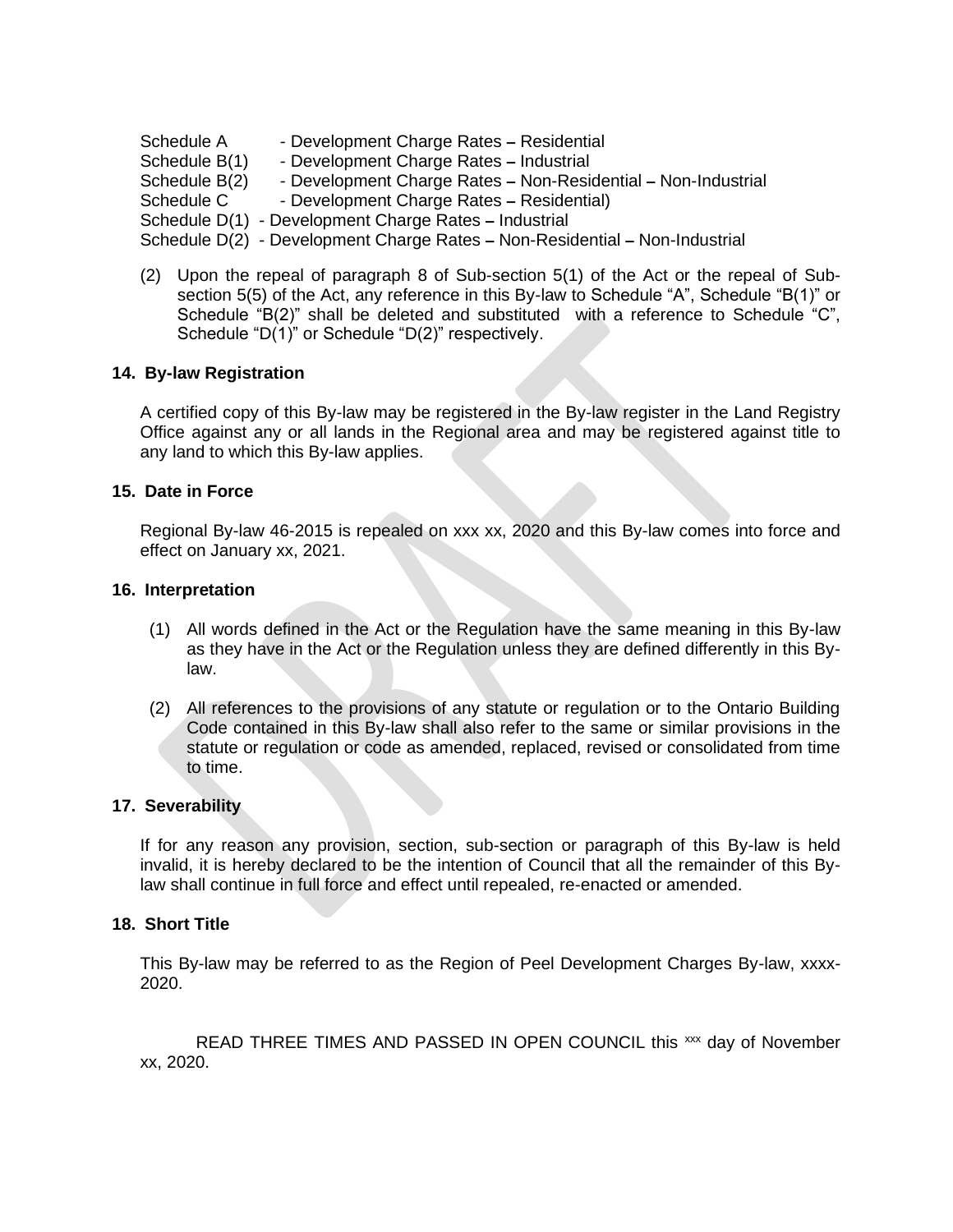| Regional Clerk | Regional Chair |
|----------------|----------------|
|                |                |
|                |                |
|                |                |
|                |                |
|                |                |
|                |                |
|                |                |
|                |                |
|                |                |
|                |                |
|                |                |
|                |                |
|                |                |
|                |                |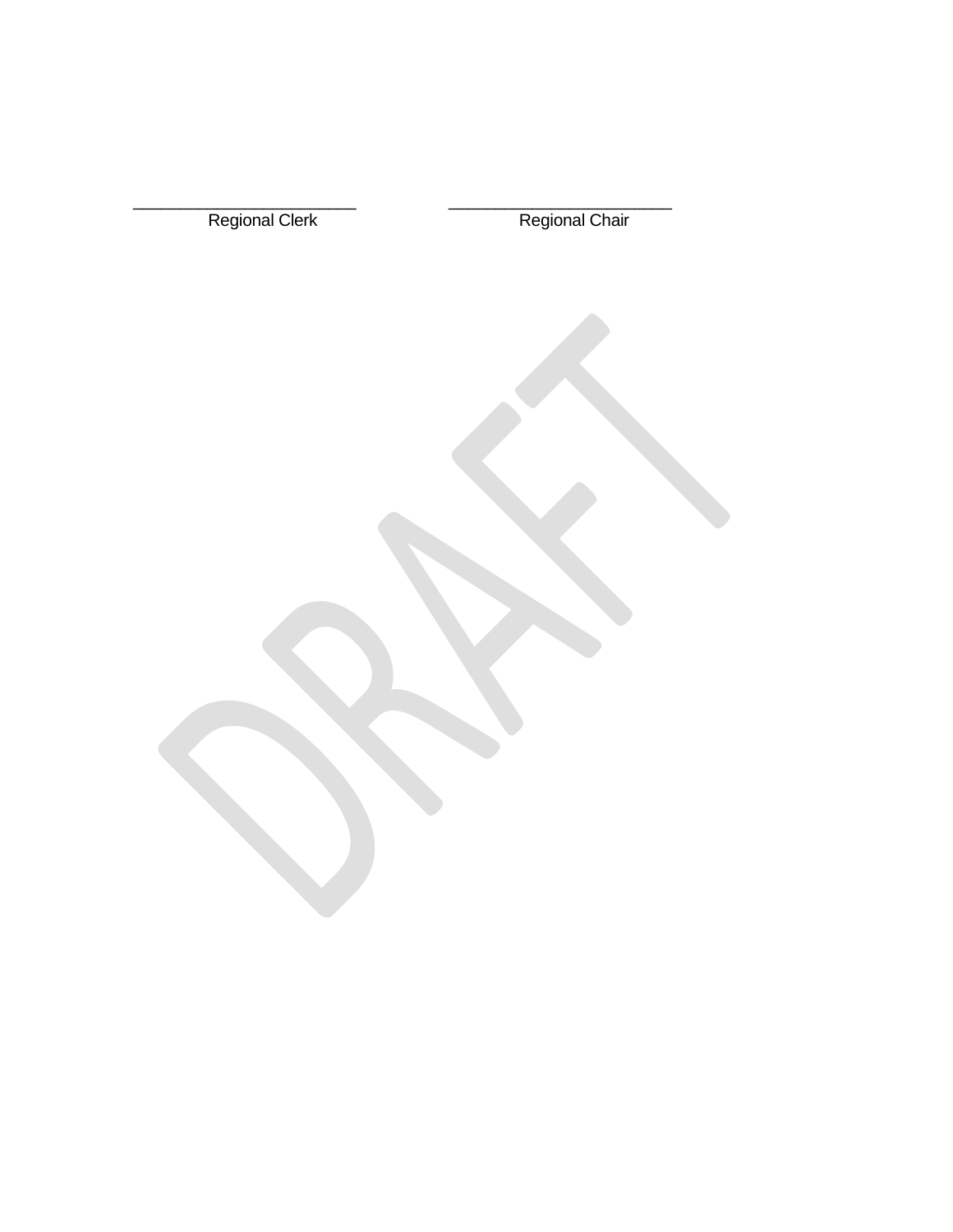#### **SCHEDULE A**

#### **DEVELOPMENT CHARGE RATES - RESIDENTIAL EFFECTIVE JANUARY 1, 2021**

| <b>REGION OF PEEL</b><br><b>RESIDENTIAL DEVELOPMENT CHARGE RATES</b><br>(\$ PER DWELLING UNIT)                                        |                                                       |                                           |                                           |                                          |
|---------------------------------------------------------------------------------------------------------------------------------------|-------------------------------------------------------|-------------------------------------------|-------------------------------------------|------------------------------------------|
| <b>PROGRAM</b>                                                                                                                        | <b>SINGLE</b><br>&<br><b>SEMI-</b><br><b>DETACHED</b> | <b>APARTMENT</b><br>$( > 750 \text{ sf})$ | <b>SMALL UNIT</b><br>$(<=750 \text{ sf})$ | <b>OTHER</b><br><b>RESIDENTIAL</b>       |
| <b>WATER SUPPLY</b><br><b>WASTEWATER</b><br><b>SERVICES RELATED TO A HIGHWAY -</b><br><b>TRANSPORTATION</b>                           | 22,392.53<br>23,371.54<br>9,190.79                    | 16,242.84<br>16,952.99<br>6,666.71        | 8,590.38<br>8,965.95<br>3,525.83          | 17,734.97<br>18,510.35<br>7,279.14       |
| <b>SUB-TOTAL HARD SERVICES:</b>                                                                                                       | 54,954.86                                             | 39,862.54                                 | 21,082.16                                 | 43,524.46                                |
| <b>PUBLIC WORKS</b><br><b>PEEL REGIONAL POLICE SERVICES</b><br><b>GROWTH STUDIES</b><br><b>LONG TERM CARE</b><br><b>PUBLIC HEALTH</b> | 272.88<br>762.21<br>210.55<br>736.95                  | 197.94<br>552.88<br>152.73<br>534.56      | 104.68<br>292.40<br>80.77<br>282.71       | 216.12<br>603.67<br>166.76<br>583.67     |
| <b>PARAMEDICS</b><br><b>HOUSING SERVICES</b><br><b>WASTE DIVERSION</b><br><b>SUB-TOTAL SOFT SERVICES:</b>                             | 202.00<br>2,957.31<br>330.41<br>5,472.32              | 146.52<br>2,145.14<br>239.67<br>3,969.44  | 77.49<br>1,134.51<br>126.76<br>2,099.32   | 159.98<br>2,342.20<br>261.69<br>4,334.09 |
| <b>TOTAL</b>                                                                                                                          | 60,427.18                                             | 43,831.98                                 | 23,181.48                                 | 47,858.55                                |

|                                                                                                                                                                                                | <b>TOWN OF CALEDON</b> |           |           |           |  |
|------------------------------------------------------------------------------------------------------------------------------------------------------------------------------------------------|------------------------|-----------|-----------|-----------|--|
| <b>RESIDENTIAL DEVELOPMENT CHARGE RATES</b>                                                                                                                                                    |                        |           |           |           |  |
|                                                                                                                                                                                                | (\$ PER DWELLING UNIT) |           |           |           |  |
| <b>SINGLE</b><br><b>APARTMENT</b><br><b>SMALL UNIT</b><br><b>OTHER</b><br>&<br><b>PROGRAM</b><br><b>RESIDENTIAL</b><br><b>SEMI-</b><br>$($ >750 sf)<br>$(<=750 \text{ sf})$<br><b>DETACHED</b> |                        |           |           |           |  |
|                                                                                                                                                                                                |                        |           |           |           |  |
| <b>SUB-TOTAL HARD SERVICES:</b>                                                                                                                                                                | 54.954.86              | 39.862.54 | 21.082.16 | 43,524.46 |  |
| <b>SOFT SERVICE RATE WITHOUT PEEL</b>                                                                                                                                                          |                        |           |           |           |  |
| <b>REGIONAL POLICE SERVICES</b>                                                                                                                                                                | 4,710.11               | 3,416.56  | 1,806.92  | 3,730.42  |  |
| <b>ONTARIO PROVINCIAL POLICE SERVICES</b>                                                                                                                                                      | 104.86                 | 76.06     | 40.23     | 83.05     |  |
| <b>TOTAL</b>                                                                                                                                                                                   | 59,769.83              | 43.355.16 | 22.929.31 | 47.337.93 |  |

| <b>PROVINCIAL POLICE SERVICES</b> | 104.86                                      | 76.06     | 40.2     |
|-----------------------------------|---------------------------------------------|-----------|----------|
|                                   | 59.769.83                                   | 43.355.16 | 22.929.3 |
|                                   |                                             |           |          |
|                                   | <b>REGION OF PEEL</b>                       |           |          |
|                                   | <b>RESIDENTIAL DEVELOPMENT CHARGE RATES</b> |           |          |
|                                   | (\$ PER PART LOT)                           |           |          |
|                                   |                                             |           |          |

**\* ALL RATES SUBJECT TO BI-ANNUAL INDEXING ON FEBRUARY 1ST AND AUGUST 1ST OF**

**PART LOT COLLECTION \***

**EACH YEAR**

| ———————————————————————                                                         |                                                                      | .         |                                                             |       |
|---------------------------------------------------------------------------------|----------------------------------------------------------------------|-----------|-------------------------------------------------------------|-------|
| 'AL                                                                             | 59,769.83                                                            | 43.355.16 | 22.929.31                                                   | 47,33 |
|                                                                                 |                                                                      |           |                                                             |       |
|                                                                                 | <b>REGION OF PEEL</b>                                                |           |                                                             |       |
|                                                                                 | <b>RESIDENTIAL DEVELOPMENT CHARGE RATES</b>                          |           |                                                             |       |
|                                                                                 | (\$ PER PART LOT)                                                    |           |                                                             |       |
| <b>CITY OF BRAMPTON</b><br><b>CITY OF MISSISSAUGA</b><br><b>TOWN OF CALEDON</b> | <b>SINGLE &amp; SEMI-DETACHED</b><br>*Does not include Soft Services |           | <b>OTHER RESIDENTIAL</b><br>*Does not include Soft Services |       |

**27,477.43 21,762.23**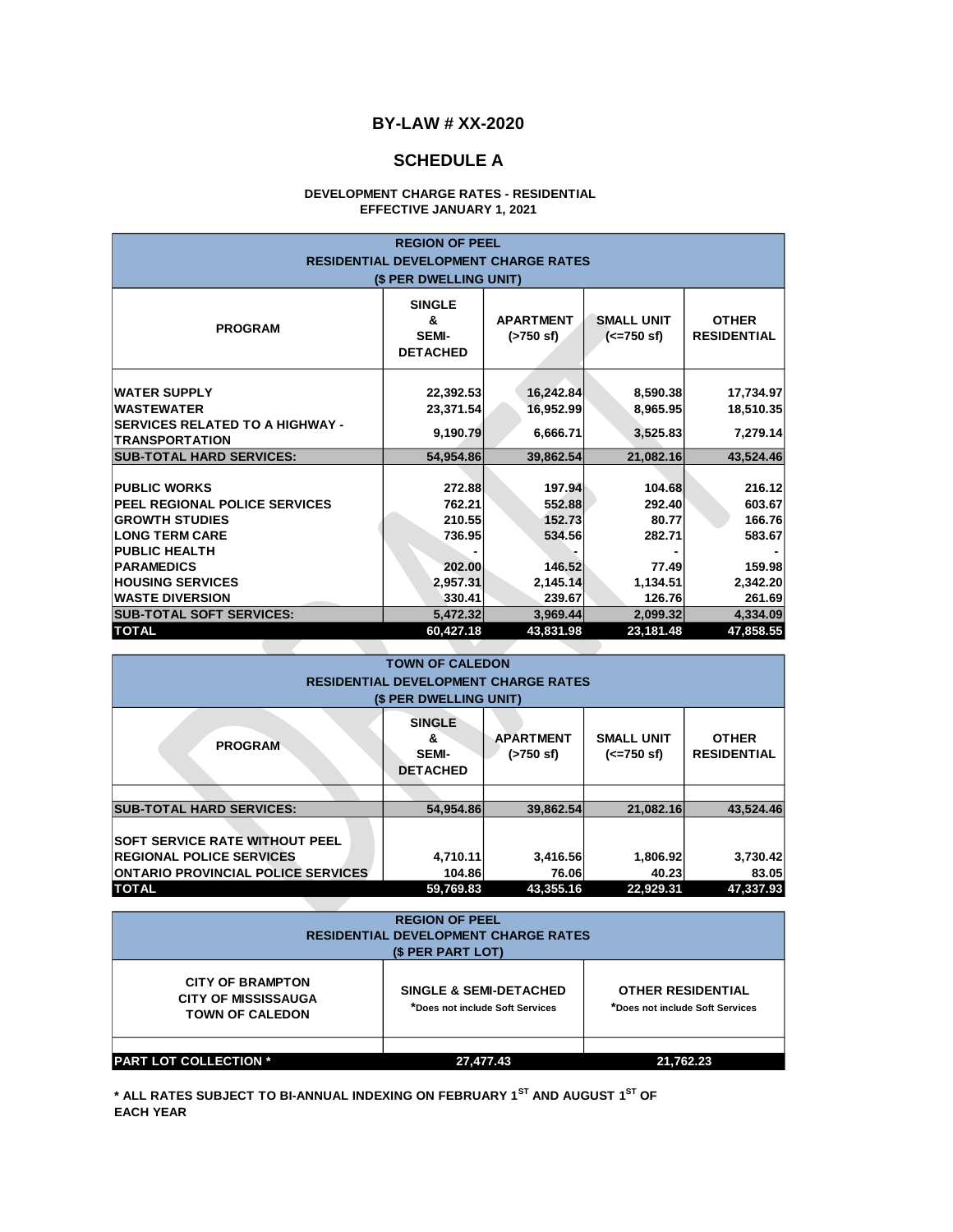# **SCHEDULE B(1)**

### **EFFECTIVE JANUARY 1, 2021 DEVELOPMENT CHARGE RATES - INDUSTRIAL**

| <b>REGION OF PEEL</b><br><b>DEVELOPMENT CHARGE RATES</b><br><b>INDUSTRIAL</b> |                                          |  |  |
|-------------------------------------------------------------------------------|------------------------------------------|--|--|
|                                                                               |                                          |  |  |
| <b>PROGRAM</b>                                                                | <b>DEVELOPMENT CHARGE</b><br>$$per m2$ ) |  |  |
|                                                                               |                                          |  |  |
| <b>WATER SUPPLY</b>                                                           | 76.19                                    |  |  |
| <b>WASTEWATER</b>                                                             | 79.01                                    |  |  |
| <b>SERVICES RELATED TO A HIGHWAY - TRANSPORTATION</b>                         | 16.72                                    |  |  |
| <b>PUBLIC WORKS</b>                                                           | 1.10                                     |  |  |
| PEEL REGIONAL POLICE SERVICES                                                 | 3.19                                     |  |  |
| <b>GROWTH STUDIES</b>                                                         | 0.85                                     |  |  |
| <b>PARAMEDICS</b>                                                             | 0.82                                     |  |  |
| <b>WASTE DIVERSION</b>                                                        | 0.17                                     |  |  |
| <b>TOTAL</b>                                                                  | 178.05                                   |  |  |

| <b>TOWN OF CALEDON</b><br><b>DEVELOPMENT CHARGE RATES</b><br><b>INDUSTRIAL</b>                 |                |  |  |
|------------------------------------------------------------------------------------------------|----------------|--|--|
| <b>DEVELOPMENT CHARGE</b><br><b>PROGRAM</b><br>(\$ per m <sup>2</sup> )                        |                |  |  |
| <b>RATE WITHOUT PEEL REGIONAL POLICE SERVICES</b><br><b>ONTARIO PROVINCIAL POLICE SERVICES</b> | 174.86<br>0.29 |  |  |
| <b>TOTAL</b>                                                                                   | 175.15         |  |  |

**\* ALL RATES SUBJECT TO BI-ANNUAL INDEXING ON FEBRUARY 1ST AND AUGUST 1ST OF EACH YEAR**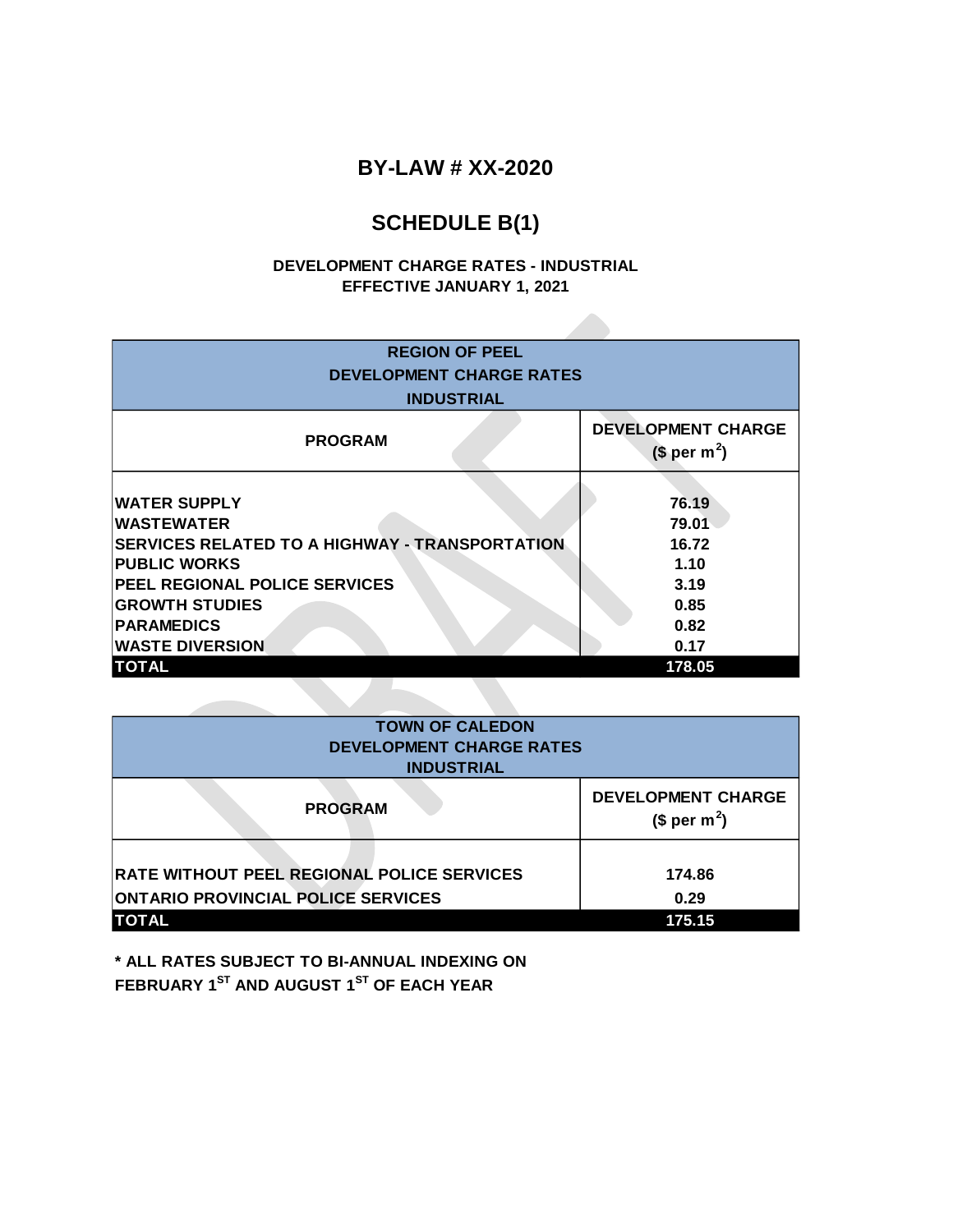## **SCHEDULE B(2)**

#### **EFFECTIVE JANUARY 1, 2021 DEVELOPMENT CHARGE RATES - NON-RESIDENTIAL - NON-INDUSTRIAL**

| <b>REGION OF PEEL</b><br><b>DEVELOPMENT CHARGE RATES</b><br><b>NON-RESIDENTIAL - NON-INDUSTRIAL</b>                                                                                                                                                      |                                                                           |  |  |
|----------------------------------------------------------------------------------------------------------------------------------------------------------------------------------------------------------------------------------------------------------|---------------------------------------------------------------------------|--|--|
| <b>PROGRAM</b>                                                                                                                                                                                                                                           | <b>DEVELOPMENT CHARGE</b><br>$$per m2$ )                                  |  |  |
| <b>WATER SUPPLY</b><br><b>WASTEWATER</b><br><b>SERVICES RELATED TO A HIGHWAY - TRANSPORTATION</b><br><b>PUBLIC WORKS</b><br><b>PEEL REGIONAL POLICE SERVICES</b><br><b>GROWTH STUDIES</b><br><b>PARAMEDICS</b><br><b>WASTE DIVERSION</b><br><b>TOTAL</b> | 76.19<br>79.01<br>69.42<br>1.10<br>3.19<br>0.85<br>0.82<br>0.17<br>230.75 |  |  |

| <b>TOWN OF CALEDON</b>                                     |        |  |  |
|------------------------------------------------------------|--------|--|--|
| <b>DEVELOPMENT CHARGE RATES</b>                            |        |  |  |
| <b>NON-RESIDENTIAL - NON-INDUSTRIAL</b>                    |        |  |  |
| <b>DEVELOPMENT CHARGE</b><br><b>PROGRAM</b><br>$$per m2$ ) |        |  |  |
|                                                            |        |  |  |
| <b>RATE WITHOUT PEEL REGIONAL POLICE SERVICES</b>          | 227.56 |  |  |
| <b>ONTARIO PROVINCIAL POLICE SERVICES</b>                  | 0.29   |  |  |
| <b>TOTAL</b>                                               | 227.85 |  |  |

**\* ALL RATES SUBJECT TO BI-ANNUAL INDEXING ON FEBRUARY 1ST AND AUGUST 1ST OF EACH YEAR**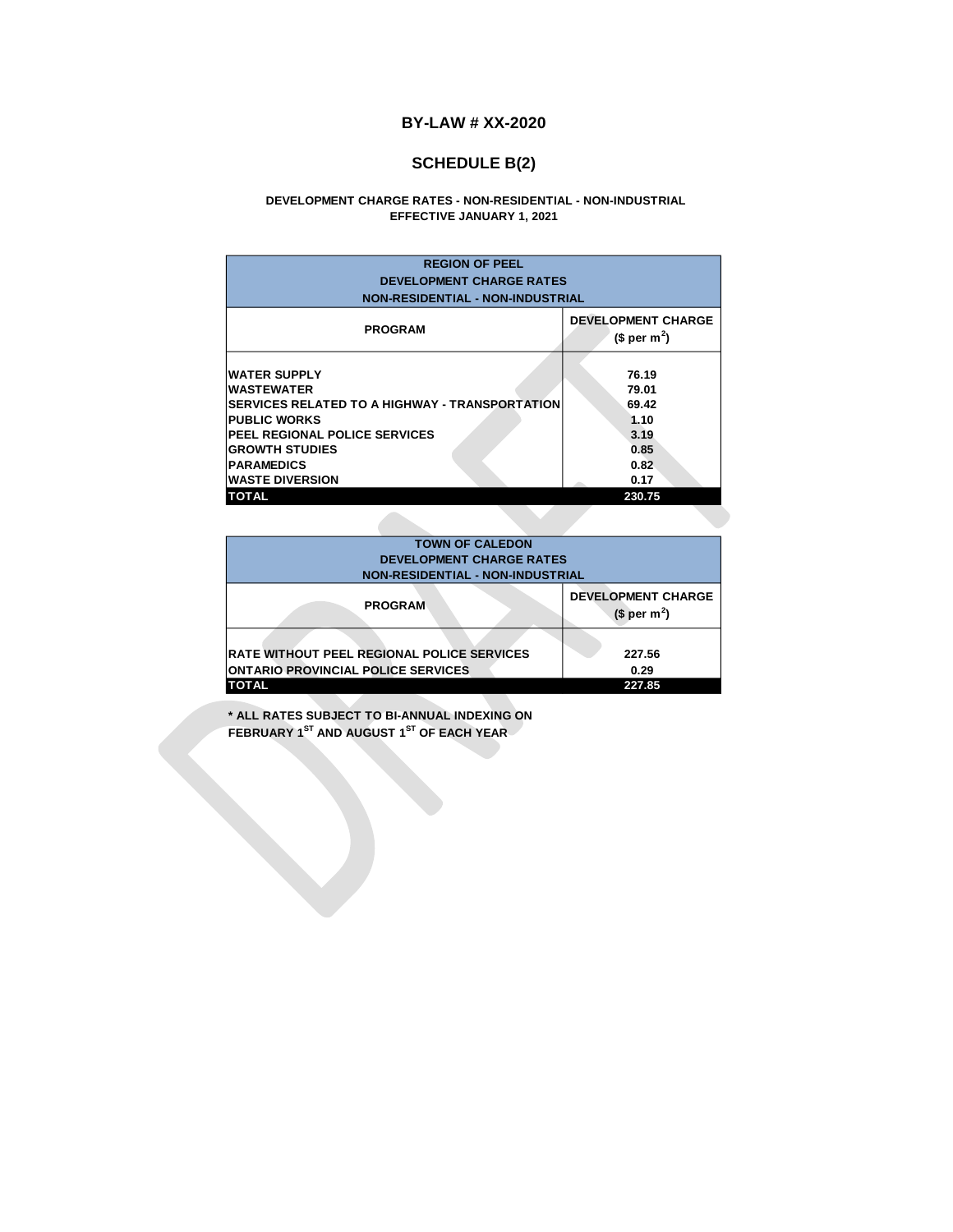## **SCHEDULE C**

#### **DEVELOPMENT CHARGE RATES - RESIDENTIAL EFFECTIVE JANUARY 1, 2021**

| <b>REGION OF PEEL</b>                                                             |                                                       |                               |                                           |                                    |
|-----------------------------------------------------------------------------------|-------------------------------------------------------|-------------------------------|-------------------------------------------|------------------------------------|
|                                                                                   | <b>RESIDENTIAL DEVELOPMENT CHARGE RATES</b>           |                               |                                           |                                    |
|                                                                                   | (\$ PER DWELLING UNIT)                                |                               |                                           |                                    |
| <b>PROGRAM</b>                                                                    | <b>SINGLE</b><br>&<br><b>SEMI-</b><br><b>DETACHED</b> | <b>APARTMENT</b><br>(>750 sf) | <b>SMALL UNIT</b><br>$(<=750 \text{ sf})$ | <b>OTHER</b><br><b>RESIDENTIAL</b> |
| <b>WATERSUPPLY</b><br><b>WASTEWATER</b><br><b>SERVICES RELATED TO A HIGHWAY -</b> | 22,392.53<br>23,371.54                                | 16,242.84<br>16,952.99        | 8,590.38<br>8,965.95                      | 17,734.97<br>18,510.35             |
| <b>TRANSPORTATION</b>                                                             | 9,190.79                                              | 6,666.71                      | 3,525.83                                  | 7,279.14                           |
| <b>SUB-TOTAL HARD SERVICES:</b>                                                   | 54,954.86                                             | 39,862.54                     | 21,082.16                                 | 43,524.46                          |
| <b>PUBLIC WORKS</b><br><b>PEEL REGIONAL POLICE SERVICES</b>                       | 272.88<br>762.21                                      | 197.94<br>552.88              | 104.68<br>292.40                          | 216.12<br>603.67                   |
| <b>GROWTH STUDIES</b>                                                             | 229.12                                                | 166.20                        | 87.90                                     | 181.46                             |
| <b>LONG TERM CARE</b><br><b>PUBLIC HEALTH</b>                                     | 838.50                                                | 608.22                        | 321.67                                    | 664.10                             |
| <b>PARAMEDICS</b>                                                                 | 223.05                                                | 161.79                        | 85.57                                     | 176.66                             |
| <b>HOUSING SERVICES</b>                                                           | 3,264.77                                              | 2,368.17                      | 1,252.45                                  | 2,585.71                           |
| <b>WASTE DIVERSION</b>                                                            | 367.13                                                | 266.31                        | 140.84                                    | 290.77                             |
| <b>SUB-TOTAL SOFT SERVICES:</b>                                                   | 5,957.67                                              | 4,321.51                      | 2,285.51                                  | 4,718.49                           |
| <b>TOTAL</b>                                                                      | 60,912.53                                             | 44,184.05                     | 23,367.67                                 | 48,242.95                          |

| <b>TOWN OF CALEDON</b>                                                                                                                                                                   |                                             |                   |                   |                   |
|------------------------------------------------------------------------------------------------------------------------------------------------------------------------------------------|---------------------------------------------|-------------------|-------------------|-------------------|
|                                                                                                                                                                                          | <b>RESIDENTIAL DEVELOPMENT CHARGE RATES</b> |                   |                   |                   |
|                                                                                                                                                                                          | (\$ PER DWELLING UNIT)                      |                   |                   |                   |
| <b>SINGLE</b><br><b>APARTMENT</b><br><b>SMALL UNIT</b><br><b>OTHER</b><br>&<br><b>PROGRAM</b><br><b>RESIDENTIAL</b><br>SEMI-<br>$( > 750 \text{ sf})$<br>$(<=750$ sf)<br><b>DETACHED</b> |                                             |                   |                   |                   |
|                                                                                                                                                                                          |                                             |                   |                   |                   |
| <b>SUB-TOTAL HARD SERVICES:</b>                                                                                                                                                          | 54.954.86                                   | 39.862.54         | 21,082.16         | 43.524.46         |
| <b>SOFT SERVICE RATE WITHOUT PEEL</b><br><b>REGIONAL POLICE SERVICES</b><br><b>ONTARIO PROVINCIAL POLICE SERVICES</b>                                                                    | 5,195.46<br>104.86                          | 3,768.63<br>76.06 | 1,993.11<br>40.23 | 4,114.82<br>83.05 |
| <b>TOTAL</b>                                                                                                                                                                             | 60.255.18                                   | 43,707.23         | 23,115.50         | 47.722.33         |
|                                                                                                                                                                                          |                                             |                   |                   |                   |

| <b>REGION OF PEEL</b><br><b>RESIDENTIAL DEVELOPMENT CHARGE RATES</b><br>(\$ PER PART LOT)                                                                                                                              |           |           |  |  |
|------------------------------------------------------------------------------------------------------------------------------------------------------------------------------------------------------------------------|-----------|-----------|--|--|
| <b>CITY OF BRAMPTON</b><br><b>SINGLE &amp; SEMI-DETACHED</b><br><b>OTHER RESIDENTIAL</b><br><b>CITY OF MISSISSAUGA</b><br>*Does not include Soft Services<br>*Does not include Soft Services<br><b>TOWN OF CALEDON</b> |           |           |  |  |
|                                                                                                                                                                                                                        |           |           |  |  |
| <b>PART LOT COLLECTION *</b>                                                                                                                                                                                           | 27,477.43 | 21,762.23 |  |  |

**\* ALL RATES SUBJECT TO BI-ANNUAL INDEXING ON FEBRUARY 1ST AND AUGUST 1ST OF EACH YEAR**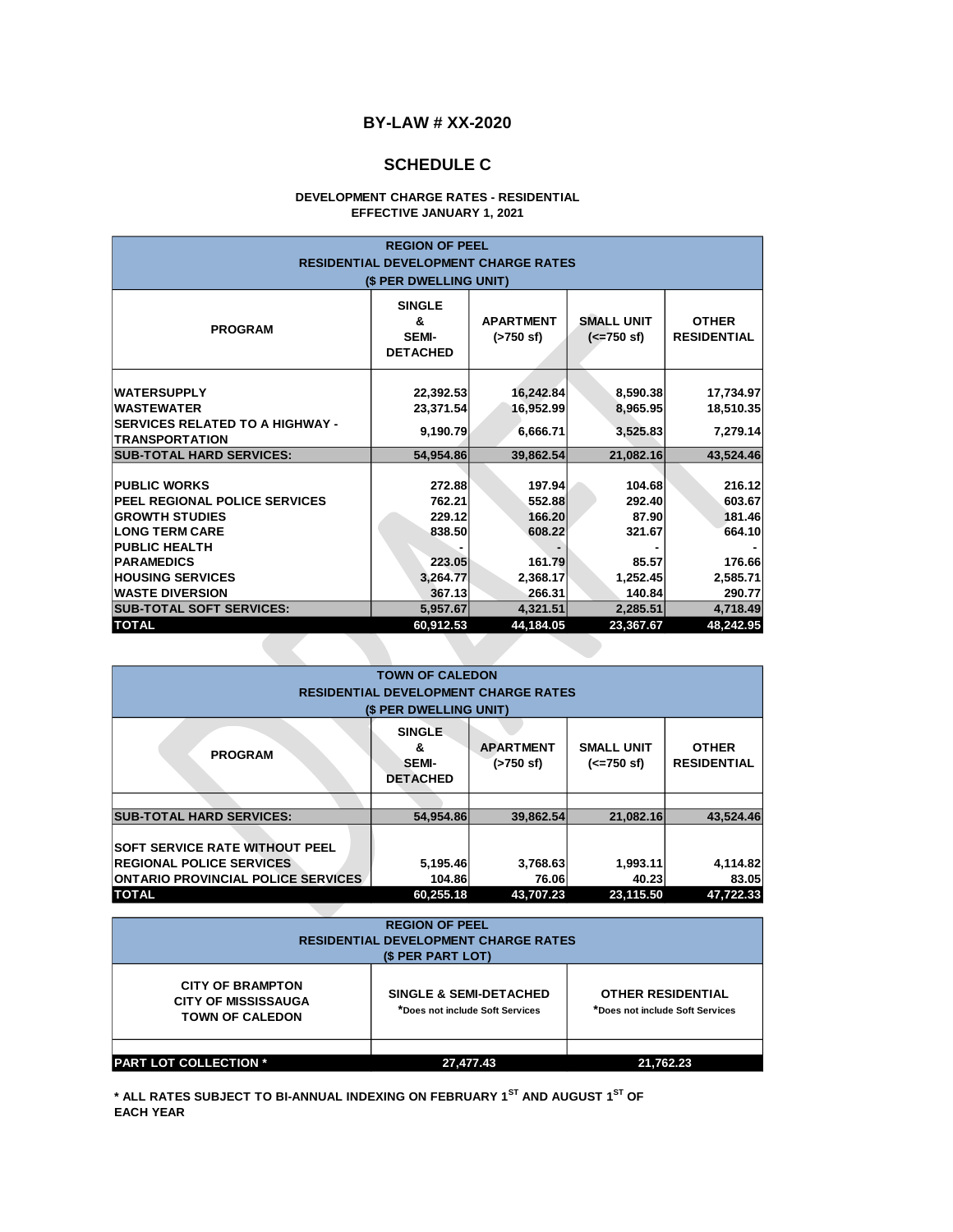# **SCHEDULE D(1)**

## **DEVELOPMENT CHARGE RATES - INDUSTRIAL**

## **EFFECTIVE JANUARY 1, 2021**

| <b>REGION OF PEEL</b><br><b>DEVELOPMENT CHARGE RATES</b><br><b>INDUSTRIAL</b> |                                                       |
|-------------------------------------------------------------------------------|-------------------------------------------------------|
| <b>PROGRAM</b>                                                                | <b>DEVELOPMENT CHARGE</b><br>(\$ per m <sup>2</sup> ) |
| <b>WATER SUPPLY</b><br><b>WASTEWATER</b>                                      | 76.19<br>79.01                                        |
| <b>SERVICES RELATED TO A HIGHWAY - TRANSPORTATION</b>                         | 16.72                                                 |
| <b>PUBLIC WORKS</b>                                                           | 1.10                                                  |
| PEEL REGIONAL POLICE SERVICES                                                 | 3.19                                                  |
| <b>GROWTH STUDIES</b>                                                         | 0.93                                                  |
| <b>PARAMEDICS</b>                                                             | 0.90                                                  |
| <b>WASTE DIVERSION</b>                                                        | 0.19                                                  |
| <b>TOTAL</b>                                                                  | 178.23                                                |
|                                                                               |                                                       |

| <b>TOWN OF CALEDON</b><br><b>DEVELOPMENT CHARGE RATES</b><br><b>INDUSTRIAL</b>                 |                                                       |  |
|------------------------------------------------------------------------------------------------|-------------------------------------------------------|--|
| <b>PROGRAM</b>                                                                                 | <b>DEVELOPMENT CHARGE</b><br>$$$ per m <sup>2</sup> ) |  |
| <b>RATE WITHOUT PEEL REGIONAL POLICE SERVICES</b><br><b>ONTARIO PROVINCIAL POLICE SERVICES</b> | 175.04<br>0.29                                        |  |
| <b>TOTAL</b>                                                                                   | 175.33                                                |  |

**\* ALL RATES SUBJECT TO BI-ANNUAL INDEXING ON FEBRUARY 1ST AND AUGUST 1ST OF EACH YEAR**